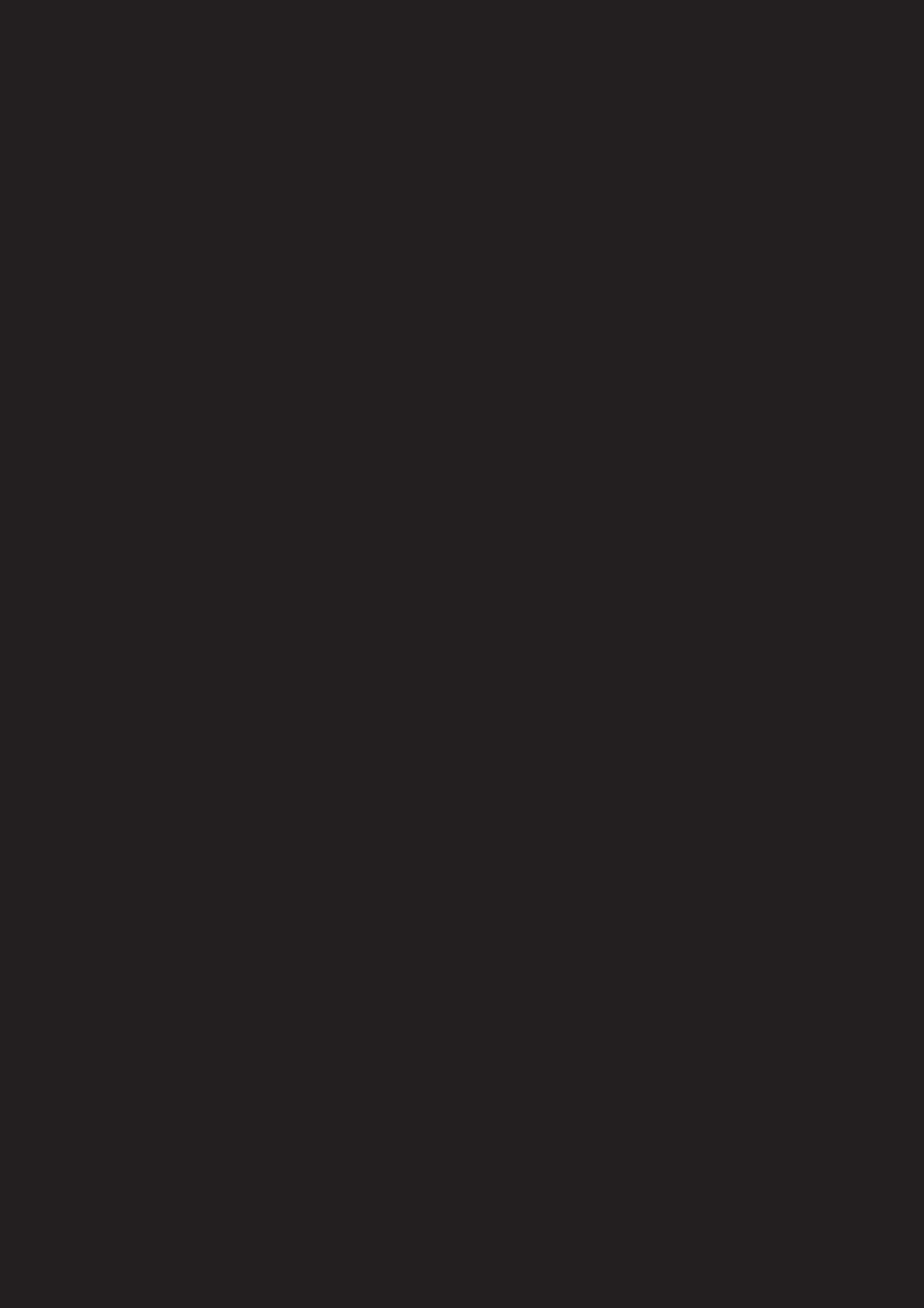Annual Report of Continental Aktiengesellschaft 2007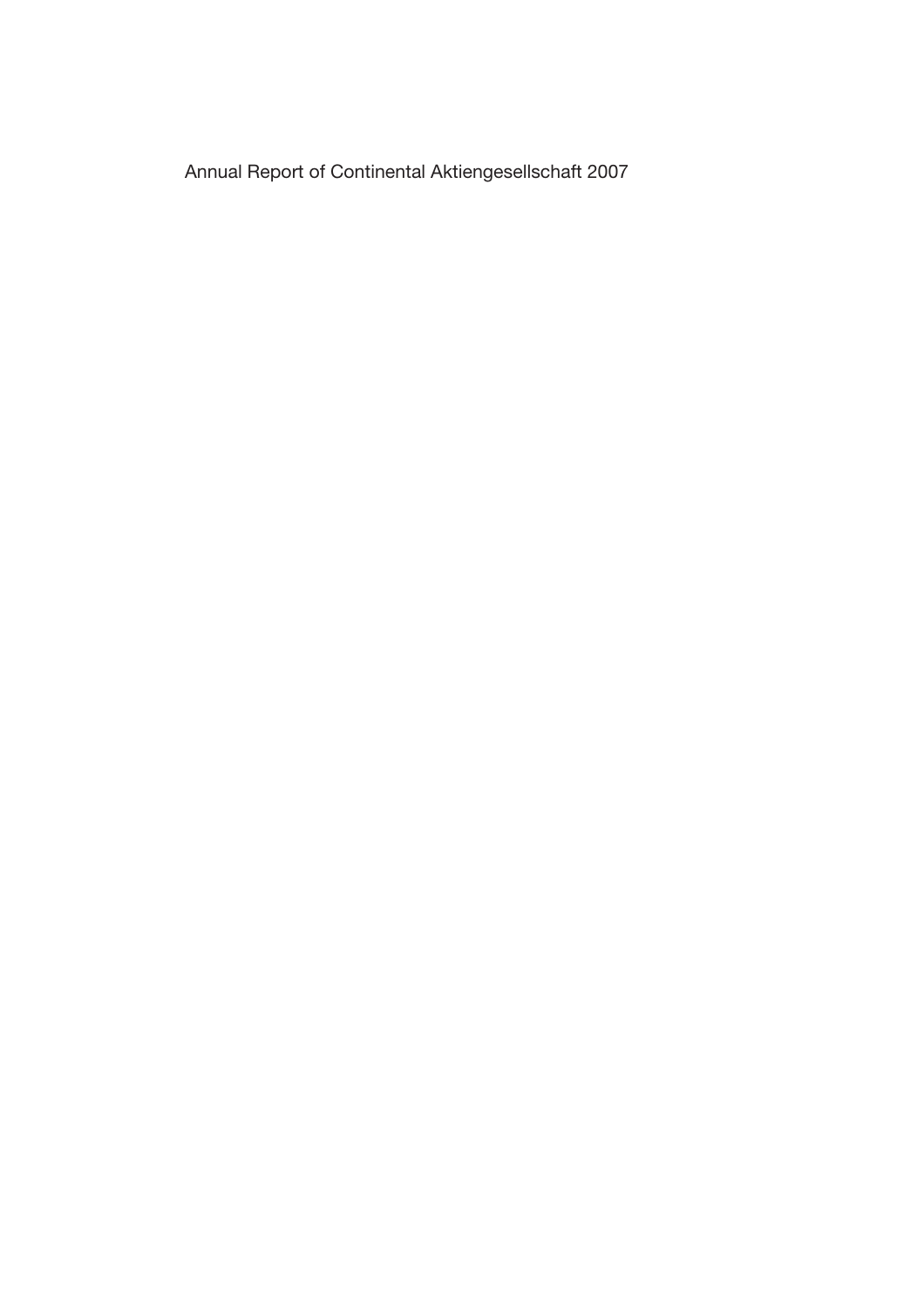The management report of Continental Aktiengesellschaft is combined with the management report of the Continental Corporation in accordance with section 315 (3) of the *Handelsgesetzbuch* (German Commercial Code) and published in Continental's Annual Report for 2007.

The annual financial statements and the summarized management report of Continental Aktiengesellschaft for fiscal year 2007 are published in the electronic *Bundesanzeiger* (Federal Gazette).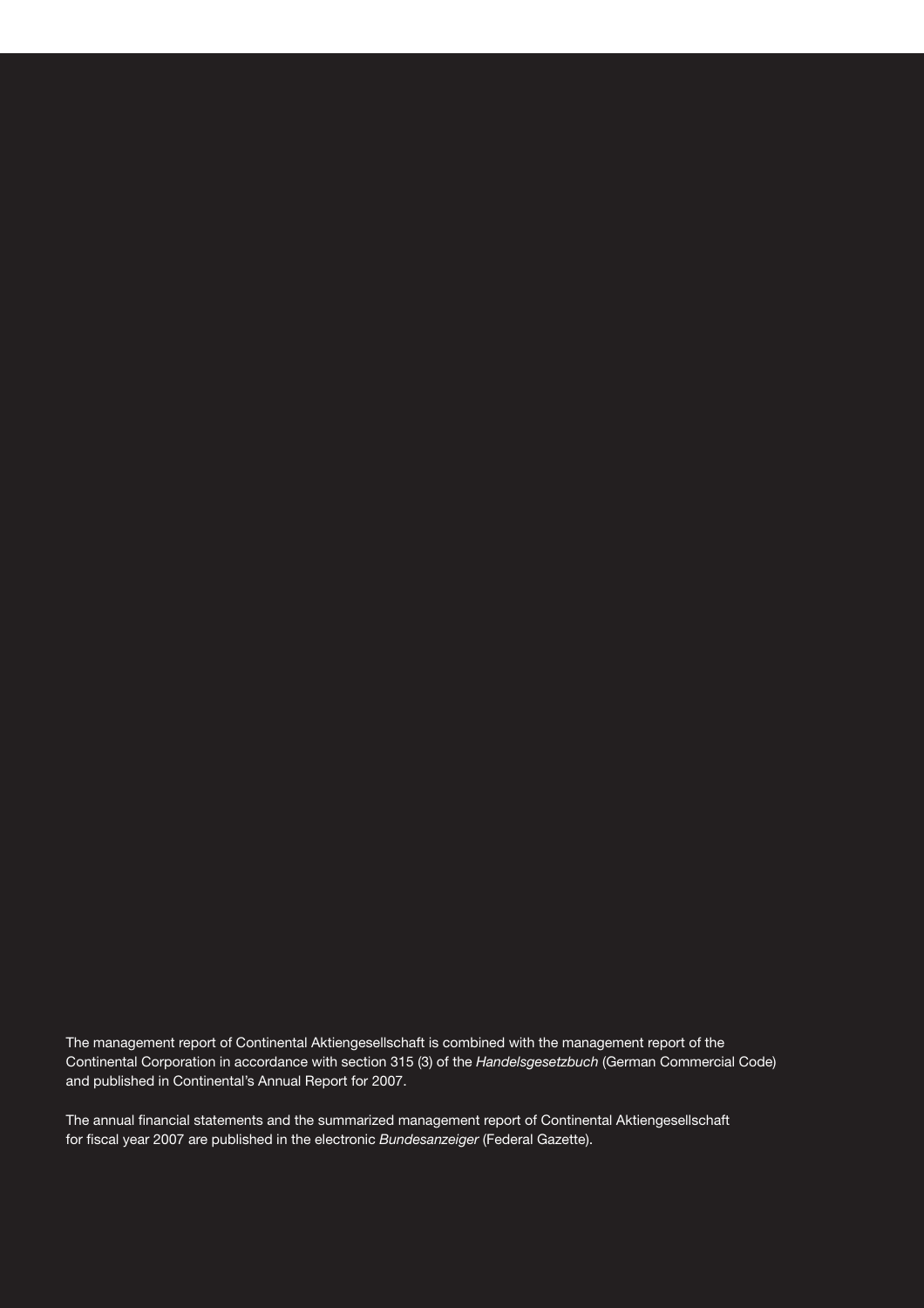- 4 Income Statement
- 5 Balance Sheet
- 6 Statement of Changes in Fixed Assets
- 6 Notes to the Financial Statements
- 8 Accounting Policies
- 9 Notes to the Balance Sheet, Assets
- 10 Notes to the Balance Sheet, Equity and Liabilities
- 14 Notes to the Income Statement
- 15 Other Disclosures
- 19 Auditor's Report
- 20 Responsibility Statement in Accordance with Sections 264 (2) and 289 (1) of the *Handelsgesetzbuch* (German Commercial Code)

- 21 Members of the Executive Board
- 22 Members of the Supervisory Board
- **24 Financial Calendar**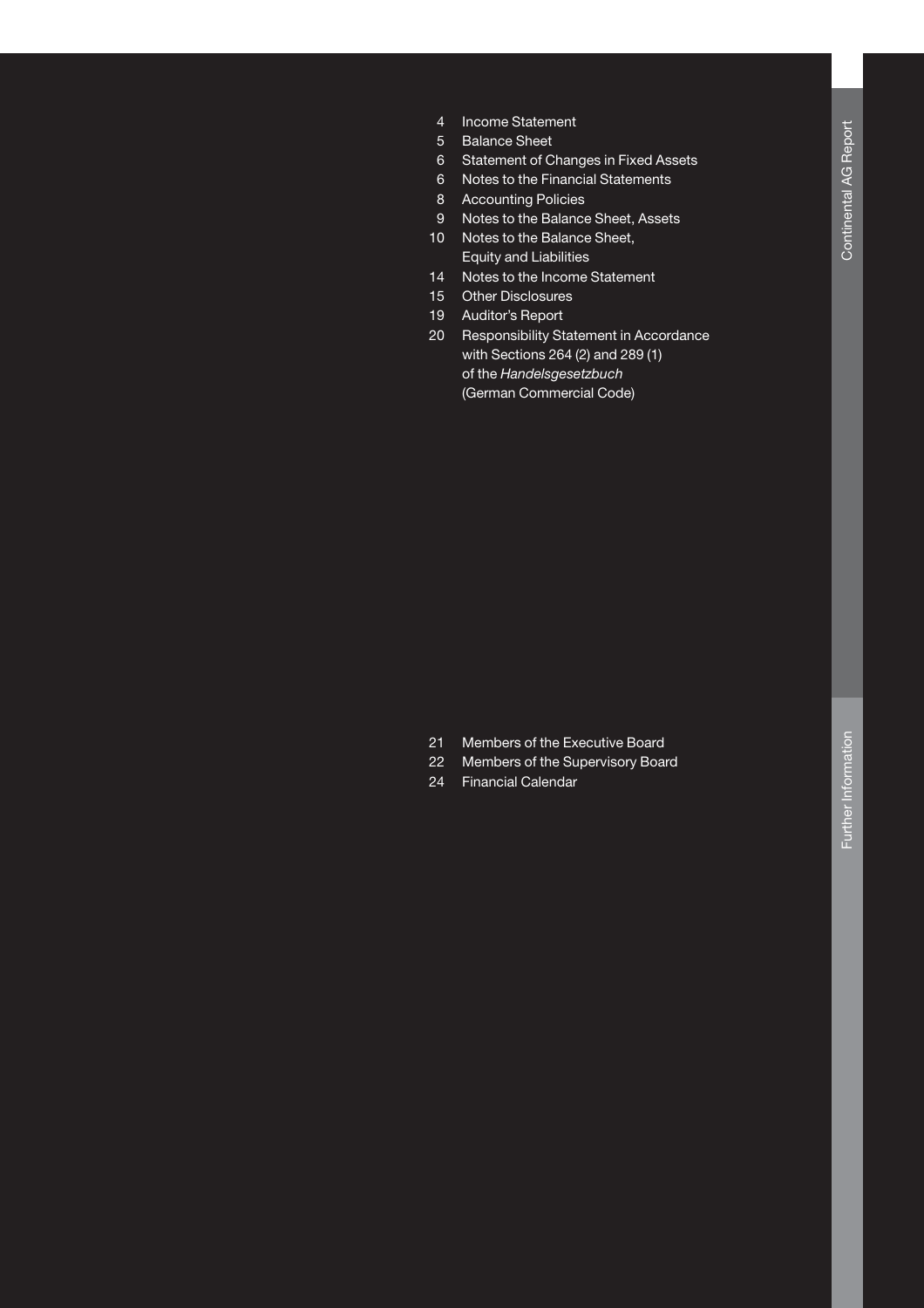## Continental Aktiengesellschaft Income Statement

| in $\epsilon$ millions<br>See Note                       | 2007    | 2006    |
|----------------------------------------------------------|---------|---------|
|                                                          |         |         |
| <b>Sales</b><br>12                                       | 2,655.4 | 2,474.4 |
| Cost of sales                                            | 2,093.4 | 1,917.4 |
| Gross margin on sales                                    | 562.0   | 557.0   |
| Selling expenses                                         | 218.2   | 213.3   |
| General and administrative expenses                      | 85.8    | 78.3    |
| 13<br>Other operating income                             | 170.8   | 180.7   |
| Other operating expenses<br>14                           | 246.3   | 251.0   |
| Net income from financial activities<br>15               | 377.3   | 385.4   |
| Result from ordinary activities                          | 559.8   | 580.5   |
| Taxes on income                                          | 223.6   | 287.4   |
| Net income for the financial year                        | 336.2   | 293.1   |
| Retained earnings brought forward from the previous year | 0.5     | 0.5     |
| <b>Retained earnings</b>                                 | 336.7   | 293.6   |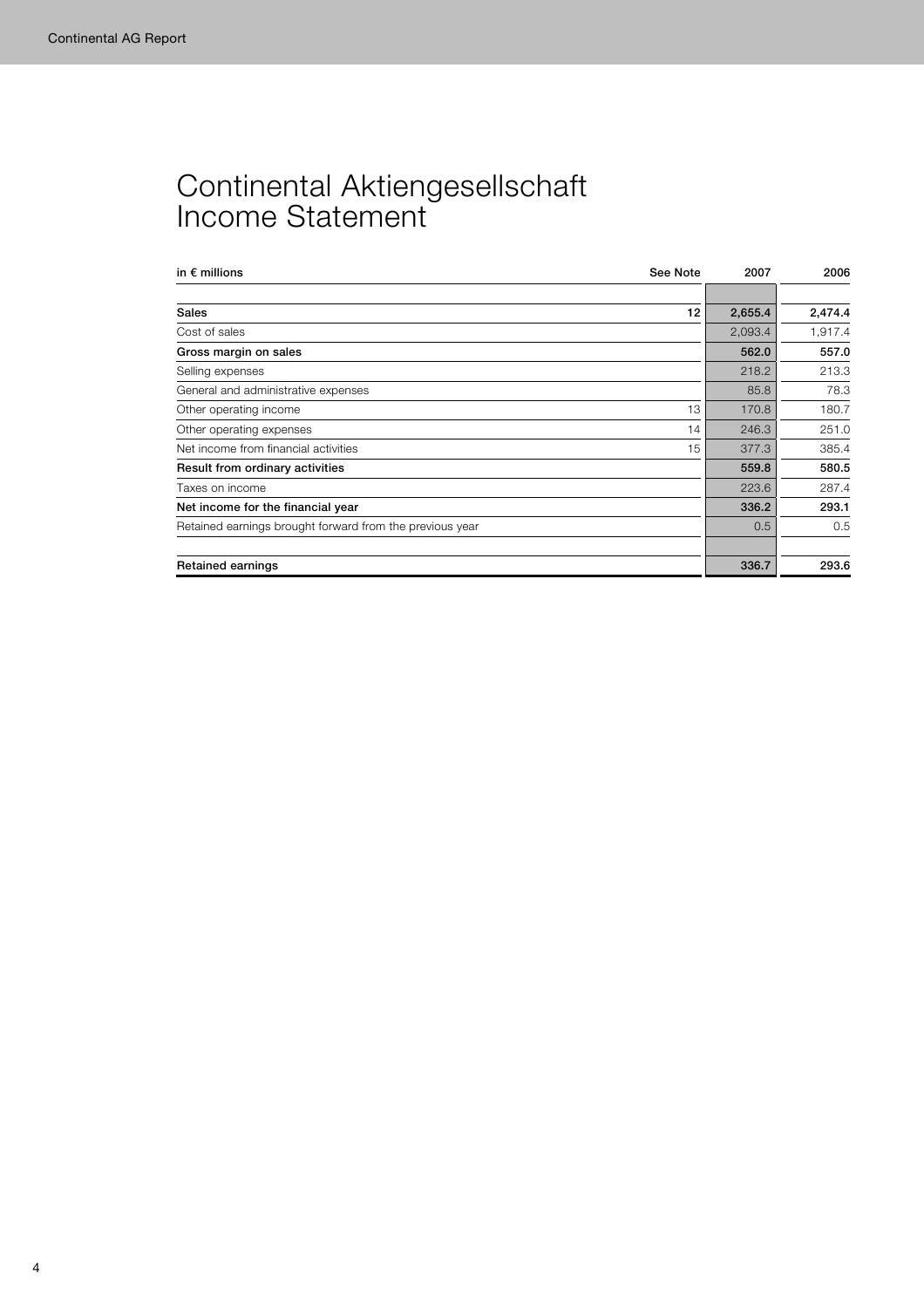## Balance Sheet

## Assets

| in $\epsilon$ millions                    | See Note Dec. 31, 2007 | Dec. 31, 2006 |
|-------------------------------------------|------------------------|---------------|
|                                           |                        |               |
| Intangible fixed assets                   | 61.1                   | 45.8          |
| Property, plant, and equipment            | 188.5                  | 186.5         |
| $\overline{2}$<br>Investments             | 10,725.5               | 3,767.7       |
| <b>Fixed assets</b>                       | 10,975.1               | 4,000.0       |
| 3<br>Inventories                          | 201.7                  | 162.7         |
| Receivables and other assets<br>4         | 7,316.9                | 2,076.6       |
| 5<br>Liquid assets                        | 1,116.5                | 60.3          |
| <b>Current assets</b>                     | 8,635.1                | 2,299.6       |
| Prepaid expenses and deferred income<br>6 | 83.7                   | 45.6          |
|                                           | 19,693.9               | 6,345.2       |

## Equity and Liabilities

| $=$ quity and $=$ iabilitiou         |    |                        |               |
|--------------------------------------|----|------------------------|---------------|
| in $\epsilon$ millions               |    | See Note Dec. 31, 2007 | Dec. 31, 2006 |
|                                      |    |                        |               |
| Common stock                         | 7  | 414.0                  | 375.1         |
| Capital reserves                     | 8  | 2,781.9                | 1,330.8       |
| Revenue reserves                     | 9  | 54.7                   | 54.7          |
| Retained earnings                    |    | 336.7                  | 293.6         |
| Shareholders' equity                 |    | 3,587.3                | 2,054.2       |
|                                      |    |                        |               |
| Provisions                           | 10 | 837.4                  | 787.1         |
|                                      |    |                        |               |
| Liabilities                          | 11 | 15,267.8               | 3,503.9       |
|                                      |    |                        |               |
| Prepaid expenses and deferred income |    | 1.4                    |               |
|                                      |    |                        |               |
|                                      |    | 19,693.9               | 6,345.2       |
|                                      |    |                        |               |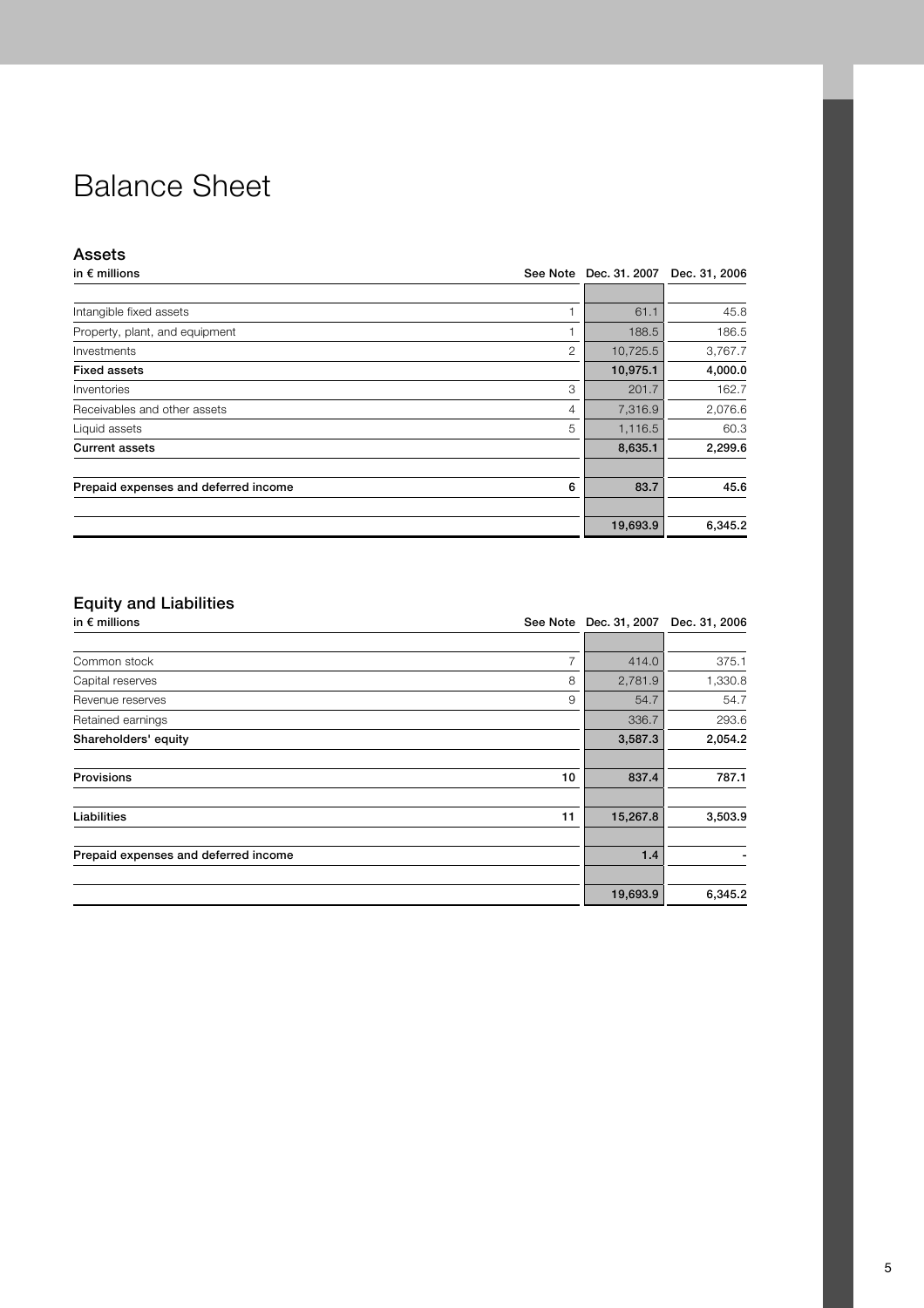## Statement of Changes in Fixed Assets

|                                                     | <b>Purchase/Production Cost</b> |                  |                          |                  |               |  |
|-----------------------------------------------------|---------------------------------|------------------|--------------------------|------------------|---------------|--|
| in $\epsilon$ millions                              | Jan. 1, 2007                    | <b>Additions</b> | <b>Transfers</b>         | <b>Disposals</b> | Dec. 31, 2007 |  |
| Concessions, industrial and similar rights and      |                                 |                  |                          |                  |               |  |
| assets, and licenses in such rights and assets      | 177.8                           | 21.9             | 9.5                      | 34.6             | 174.6         |  |
| Prepayments                                         | 12.4                            | 9.3              | $-9.5$                   |                  | 12.2          |  |
| Intangible fixed assets                             | 190.2                           | 31.2             | ٠                        | 34.6             | 186.8         |  |
| Land, land rights and buildings including buildings |                                 |                  |                          |                  |               |  |
| on third-party land                                 | 146.8                           | 1.4              | 1.7                      | 0.6              | 149.3         |  |
| Technical equipment and machinery                   | 517.8                           | 11.5             | 11.2                     | 11.1             | 529.4         |  |
| Other equipment, operating and office equipment     | 285.5                           | 20.9             | 5.3                      | 24.3             | 287.4         |  |
| Prepayments and assets under construction           | 26.2                            | 22.2             | $-18.2$                  |                  | 30.2          |  |
| Property, plant, and equipment                      | 976.3                           | 56.0             | ٠                        | 36.0             | 996.3         |  |
| Shares in affiliated companies                      | 3,546.3                         | 7,827.9          |                          | 1,113.8          | 10,260.4      |  |
| Other long-term equity investments                  | 89.6                            | 0.7              | $\overline{\phantom{a}}$ |                  | 90.3          |  |
| Claims from pension insurance                       | 60.1                            | 1.7              |                          | 1.8              | 60.0          |  |
| Assets of Conti Pension Trust e.V.                  | 212.9                           | 7.0              | $\overline{a}$           |                  | 219.9         |  |
| Trust assets of long-term working accounts          | 0.4                             | 0.7              | $\overline{a}$           |                  | 1.1           |  |
| Long-term securities                                | 14.3                            | 33.4             |                          | 19.7             | 28.0          |  |
| Other loans                                         | 0.7                             | 96.3             | $\overline{\phantom{a}}$ | 0.8              | 96.2          |  |
| Investments                                         | 3,924.3                         | 7,967.7          |                          | 1,136.1          | 10,755.9      |  |
|                                                     |                                 |                  |                          |                  |               |  |
|                                                     | 5,090.8                         | 8,054.9          |                          | 1,206.7          | 11,939.0      |  |

## Continental Aktiengesellschaft Notes to the Financial Statements

The annual financial statements of Continental Aktiengesellschaft are prepared in accordance with the provisions of the *Handelsgesetzbuch* (HGB – German Commercial Code) and the supplementary provisions of the *Aktiengesetz* (AktG – German Stock Corporation Act).

In order to improve the transparency of presentation, we have pooled individual items of the balance sheet and

## Acquisition of VDO Automotive AG, Regensburg

Under the purchase contract dated July 25, 2007, Continental Automotive GmbH, Hanover (operating prior to December 12, 2007 as CAS Two Holdinggesellschaft mbH, Hanover), a wholly owned subsidiary of Continental, acquired all shares in Siemens VDO Automotive AG, Regensburg (operating as of December 10, 2007 as VDO Automotive AG, Regensburg) with effect from July 1, 2007 for a purchase price of €11.3 billion. Followincome statement. These items are listed separately in the notes.

In line with international practice, the income statement is drawn up according to the cost of sales method.

The list of shareholdings is published in the electronic *Bundesanzeiger* (Federal Gazette).

ing receipt of all key restrictive-practice authorizations, this transaction was completed on December 3, 2007. VDO Automotive AG's accumulated financing requirement of €1.0 billion up to this date was met by one total payment. Of the total amount paid, €6.7 billion was allocated for the acquisition of all the shares, €5.4 billion for the receivables of Siemens AG from Siemens VDO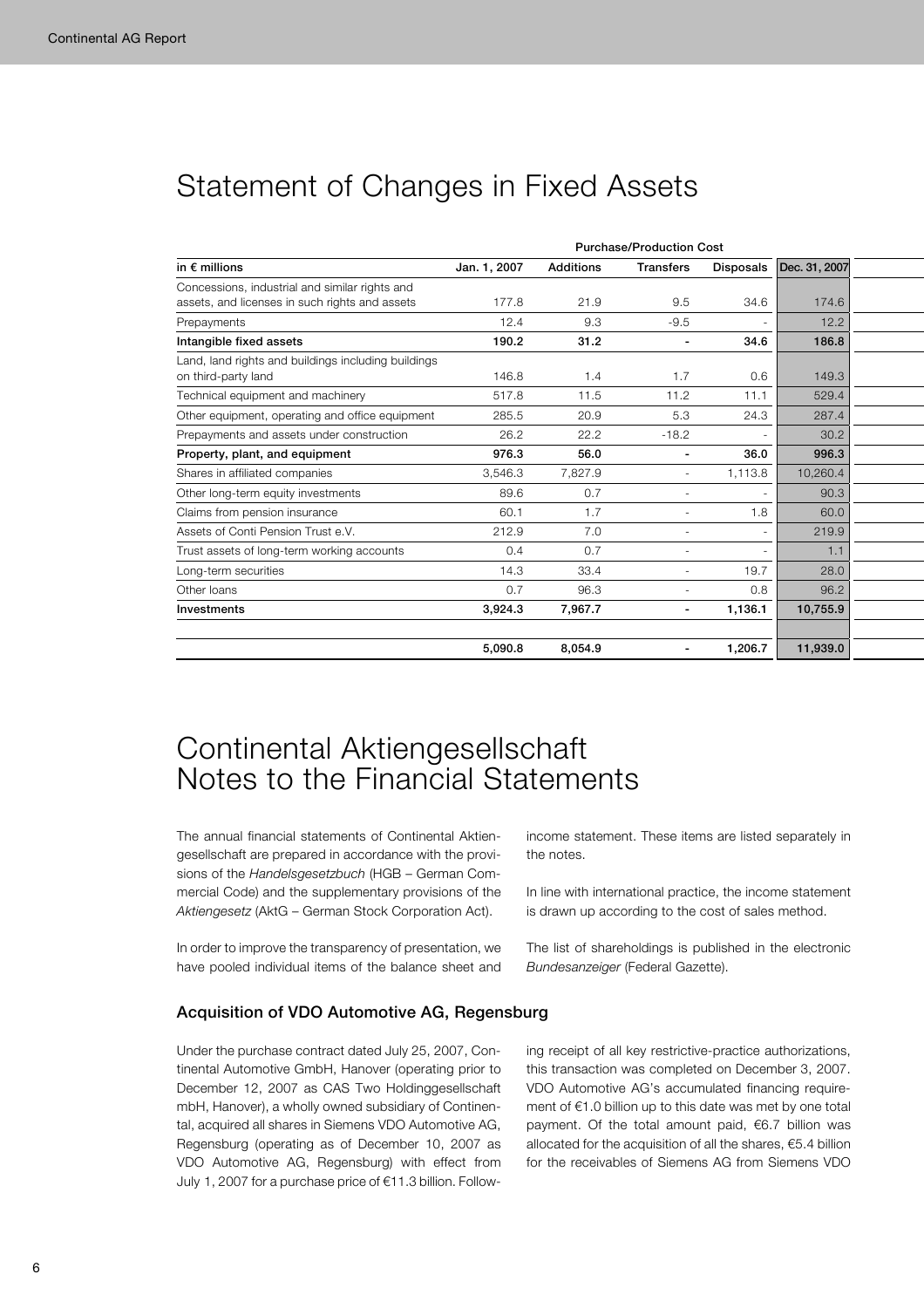|                | Depreciation, Amortization and Write-Downs |                          |               | <b>Carrying Amounts</b> |               |
|----------------|--------------------------------------------|--------------------------|---------------|-------------------------|---------------|
| Jan. 1, 2007   | <b>Additions</b>                           | <b>Disposals</b>         | Dec. 31, 2007 | Dec. 31, 2007           | Dec. 31, 2006 |
|                |                                            |                          |               |                         |               |
| 144.4          | 15.9                                       | 34.6                     | 125.7         | 48.9                    | 33.4          |
|                |                                            | $\overline{\phantom{a}}$ |               | 12.2                    | 12.4          |
| 144.4          | 15.9                                       | 34.6                     | 125.7         | 61.1                    | 45.8          |
|                |                                            |                          |               |                         |               |
| 119.9          | 1.5                                        | 0.6                      | 120.8         | 28.5                    | 26.9          |
| 434.0          | 25.3                                       | 11.0                     | 448.3         | 81.1                    | 83.8          |
| 235.9          | 24.5                                       | 21.7                     | 238.7         | 48.7                    | 49.6          |
|                |                                            | $\sim$                   |               | 30.2                    | 26.2          |
| 789.8          | 51.3                                       | 33.3                     | 807.8         | 188.5                   | 186.5         |
| 146.3          |                                            | 128.2                    | 18.1          | 10,242.3                | 3,400.0       |
| 9.6            | 2.7                                        | $\overline{\phantom{a}}$ | 12.3          | 78.0                    | 80.0          |
| $\overline{a}$ | $\overline{\phantom{a}}$                   | $\sim$                   |               | 60.0                    | 60.1          |
|                |                                            |                          |               | 219.9                   | 212.9         |
|                |                                            |                          |               | 1.1                     | 0.4           |
|                | $\overline{a}$                             | $\overline{\phantom{a}}$ |               | 28.0                    | 14.3          |
| 0.7            | 0.1                                        | 0.8                      |               | 96.2                    |               |
| 156.6          | 2.8                                        | 129.0                    | 30.4          | 10,725.5                | 3,767.7       |
|                |                                            |                          |               |                         |               |
| 1,090.8        | 70.0                                       | 196.9                    | 963.9         | 10,975.1                | 4,000.0       |
|                |                                            |                          |               |                         |               |

Automotive AG and from its subsidiaries and second-tier subsidiaries, and €0.2 billion to the interest on the purchase price for the shares in the period from July 1, 2007 until the date of purchase price payment. In the contract dated December 28, 2007, Continental Automotive GmbH sold the shares in VDO Automotive AG to Continental AG at a purchase price of €6.7 billion with effect from December 29, 2007.

In order to finance partially the purchase price and based on the authorization granted at the Annual Shareholders' Meeting on April 24, 2007 (2007 authorized capital stock), the Executive Board of Continental AG increased the share capital of Continental AG with the approval of

the Supervisory Board at the end of October 2007 by issuing 14,652,912 shares for €37.5 million against contribution in cash. A premium amounting to €1.4 billion was achieved in the course of this share capital increase and placed in capital reserves.

In addition, a syndicated loan with a total volume of €13.5 billion was concluded for the purpose of financing the purchase price in a contract dated August 22, 2007. This credit facility was reduced by €1.5 billion in December 2007 owing to the issue proceeds of the abovementioned increase in share capital and accordingly now amounts to €12.0 billion. At the balance sheet date, €10.2 billion of this had been drawn upon.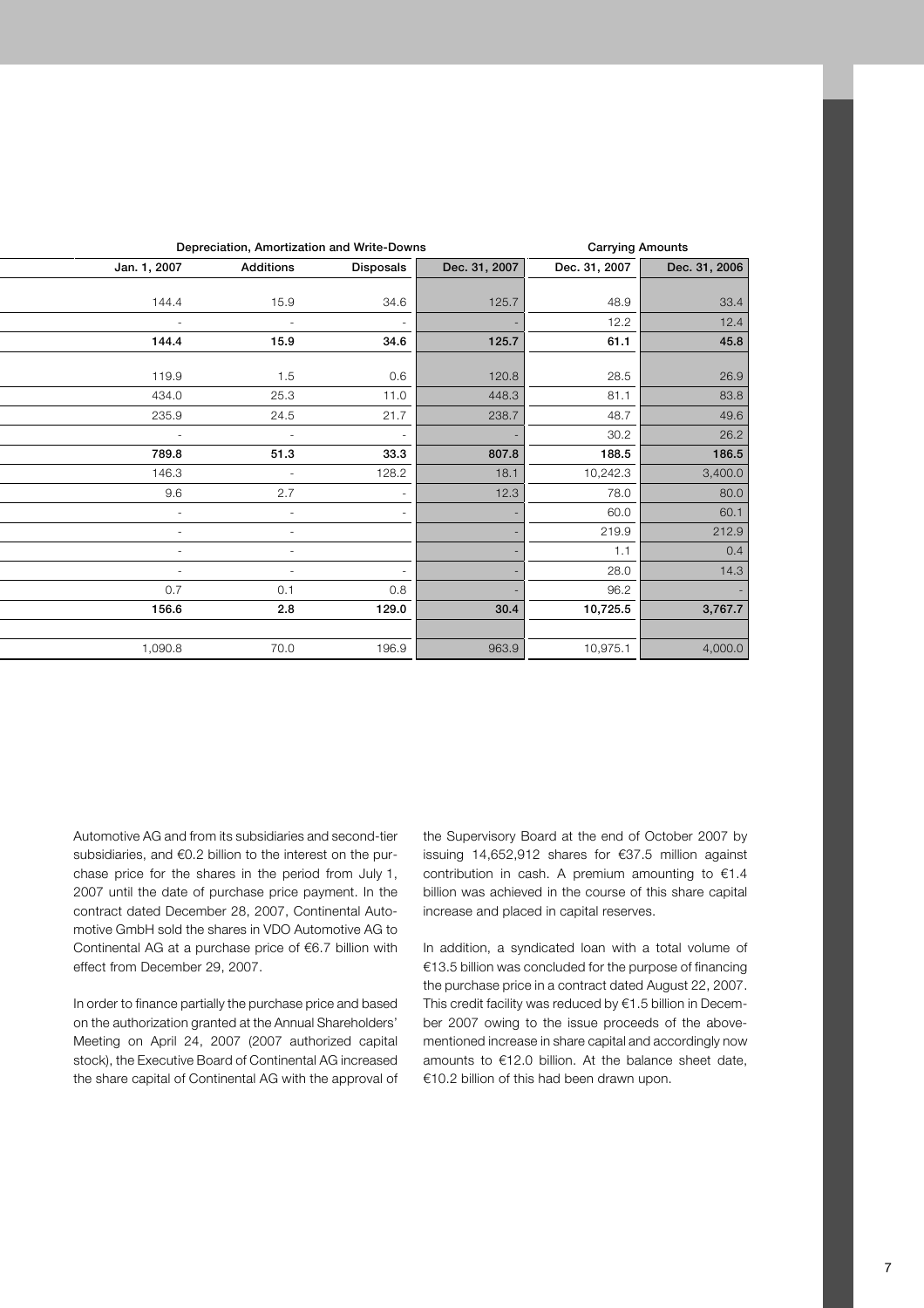## Accounting Policies

#### Assets

Purchased intangible fixed assets are recorded at acquisition cost and amortized on a straight-line basis in accordance with their expected useful life.

Property, plant, and equipment is measured at acquisition or production cost minus systematic depreciation. Movable assets are depreciated using the diminished balanced method while all other assets are depreciated on a straight-line basis. Where depreciation is carried out using the diminishing balance method, a switch is made to the straight-line basis when this results in higher depreciation. Diminishing balance depreciation takes place at the maximum taxably permissible level. Accelerated tax depreciation and write-downs are generally only carried out if required due to the principle that tax accounting should be based on commercial accounting. Low-value assets are fully depreciated in the year of addition.

The expected useful lives of intangible fixed assets and property, plant, and equipment are based on the tax depreciation tables.

Shares in affiliated companies, other long-term equity investments, other loans, long-term securities and trust assets are carried at their acquisition costs minus the write-down entailed by permanent impairment. Reversals of write-downs take place up to the amount of the historical cost where there are no longer any grounds for permanent impairment. Interest-bearing loans are recognized at their nominal value while non-interest-bearing and low interest loans are discounted to their net present value. Claims for pension liabilities from insurance contracts and the trust assets transferred to the Continental Pension Trust e.V. in order to safeguard pension liabilities are also classified under investments.

Raw materials and supplies as well as merchandise are classified at acquisition or production cost or at the lower fair value. The inventories of natural rubber are calculated in accordance with the LIFO method. Finished goods and work in progress are recognized at production cost, whereby production cost includes direct costs and proportionate material costs, overheads and depreciation. The inventory risks resulting from decreased marketability or excessive storage periods are taken into

account by means of appropriate value deductions. Advance payments are openly deducted from inventories.

Receivables and other assets in domestic currency are recognized at their nominal account and receivables in foreign currencies are measured using the hedging rate. All recognizable individual risks are taken into account by means of appropriate discounts. Global discounts exist for the general credit risk.

#### Equity and Liabilities

The amount of provision for pensions and similar obligations is measured by means of actuarial calculations using the projected unit credit method and taking the 2005 G reference tables of Professor Klaus Heubeck as the basis. Miscellaneous other provisions are set up in accordance with reasonable business for all recognizable risks, contingencies and onerous contracts.

Liabilities in foreign currencies are recognized at the agreed forward exchange rate.

Liabilities are stated at the amount repayable.

### Income Statement

Cost of sales comprises all variable and fixed production costs, the acquisition costs for merchandise and cost allocations to affiliated companies to cover research and development costs.

All variable selling expenses as well as the fixed costs of sales-oriented functions are contained in the selling expenses.

General and administrative expenses relate to functional costs for the finance, administration, human resources and holding functions.

Business transactions in foreign currencies are measured at the rate applicable upon initial posting or, in the case of exchange hedging, at the hedging rates. If losses not yet realized result from the rates on the balance sheet date, earnings-reducing provisions are recorded. Non-realized exchange profits are not recognized.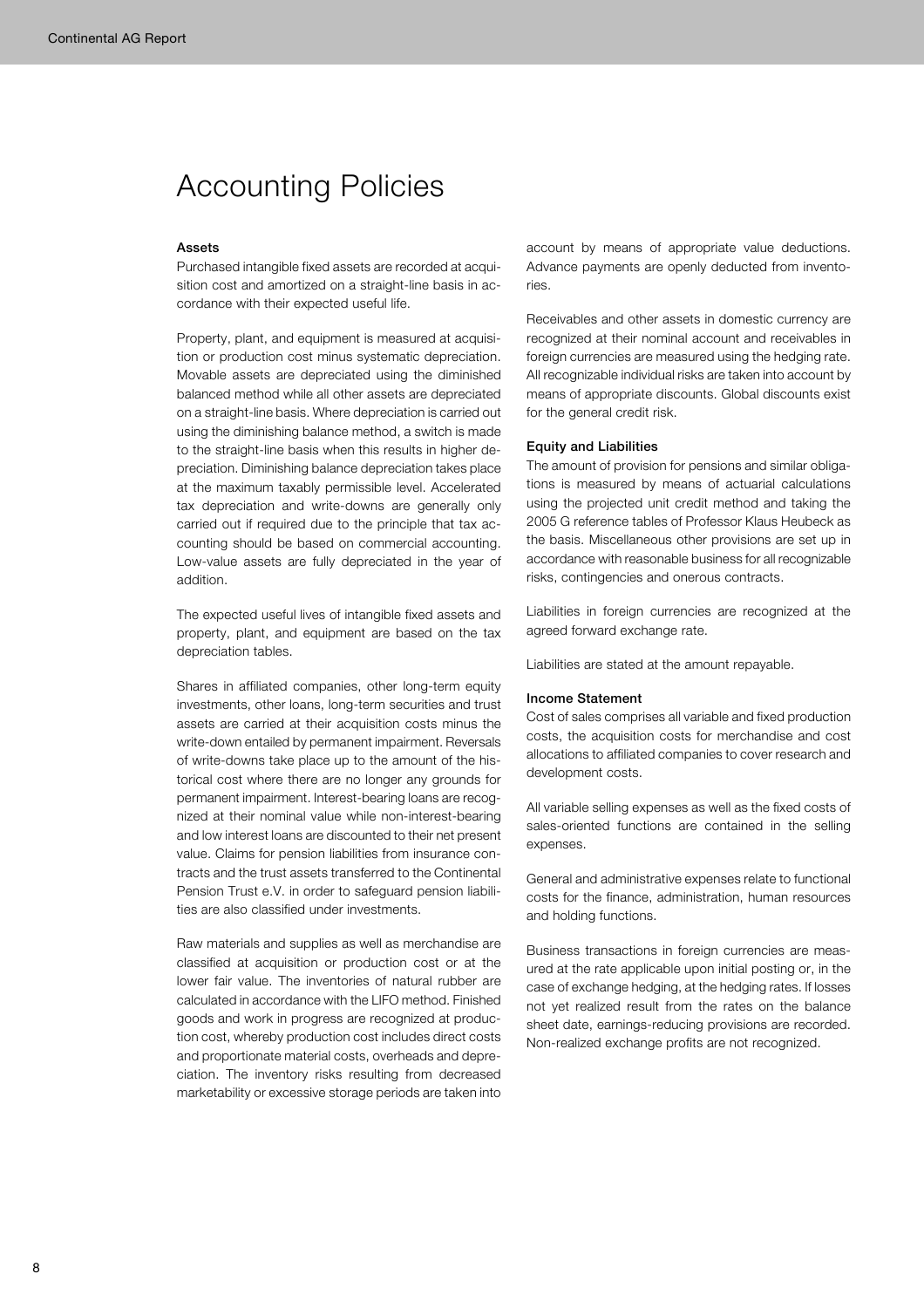## Notes to the Balance Sheet, Assets

## 1. Intangible Fixed Assets and Property, Plant, and Equipment

The breakdown of asset items and their development in the year under review is shown in the statement of changes in fixed assets.

## 2. Long-Term Financial Assets

The increase in long-term financial assets compared with the previous year is primarily due to the acquisition of all shares of VDO Automotive AG, Regensburg for €6.7 billion. In addition, there was a rise in long-term financial assets as a result of capital increases at subsidiaries primarily in Brazil (€0.1 billion) and China (€14.9 million). Furthermore, the additions to and disposals from shares in affiliated companies contain capital increases from contribution in kind amounting to €0.9 billion at Continental Caoutchouc-Export-AG, Hanover, in connection with internal restructuring.

The trust assets transferred to Continental Pension Trust e.V. and invested in securities and the income generated from this serve exclusively to fund the employee pension plan. Interest income earned from the trust assets amounting to €7.0 million was transferred to the pension trust in the year under review. Securities in the trust assets with carrying amounts totaling €112.7 million posted a fair value of €109.0 million on the balance sheet date; no write-downs were carried out on these securities as no permanent impairment is assumed due to the observed exchange volatility.

## 3. Inventories

| in $\epsilon$ thousands        | Dec. 31, 2007 | Dec. 31, 2006 |
|--------------------------------|---------------|---------------|
| Raw materials and supplies     | 36,999        | 31,353        |
| Work in progress               | 24.276        | 28.454        |
| Finished goods and merchandise | 144.993       | 102.961       |
| Prepayments                    |               | 230           |
| Advance payments               | $-4.647$      | $-330$        |
|                                | 201,621       | 162,668       |

The difference between measurement at current purchase costs and measurement in accordance with the LIFO consumption tracking method is €5.8 million.

## 4. Receivables and Other Assets

| in $\epsilon$ thousands                                  | Dec. 31, 2007 |              | Dec. 31, 2006 |              |
|----------------------------------------------------------|---------------|--------------|---------------|--------------|
|                                                          |               | With term to |               | With term to |
|                                                          |               | maturity     |               | maturity     |
|                                                          | Total equity  | over 1 year  | Total equity  | over 1 year  |
| Trade receivables                                        | 176.175       | -            | 175.230       | 256          |
| Receivables from affiliated companies                    | 7,102,229     | -            | .882.517      | 18,100       |
| Receivables from other long-term investees and investors | 240           |              | 119           |              |
| Other assets                                             | 38,316        |              | 18,808        |              |
|                                                          | 7,316,960     | -            | 2,076,674     | 18,356       |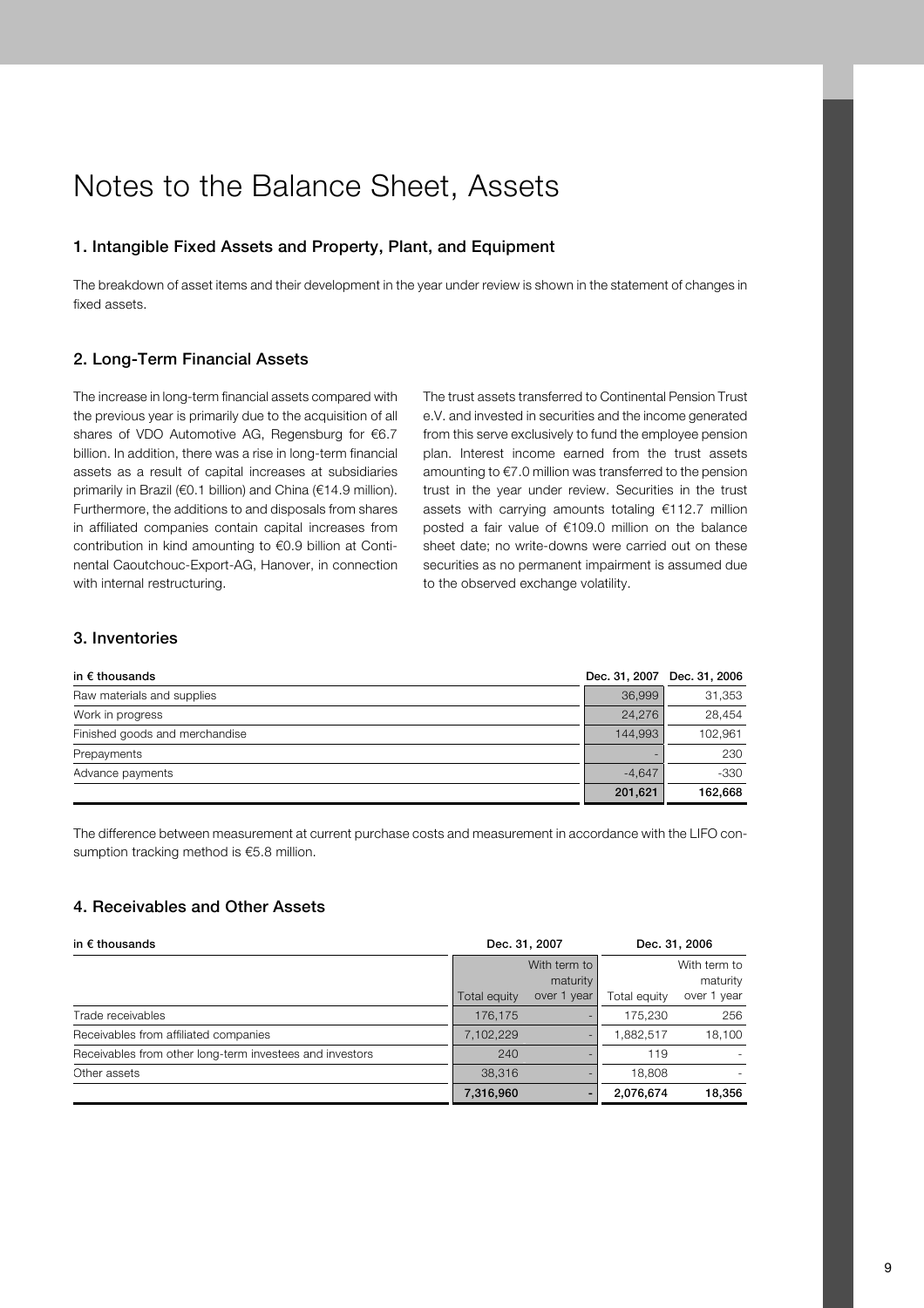### 5. Liquid Assets

| in $\epsilon$ thousands |           | Dec. 31, 2007 Dec. 31, 2006 |
|-------------------------|-----------|-----------------------------|
| Cash-in-hand            | 200       | 219                         |
| Bank balances           | 1,115,059 | 59,586                      |
| Checks                  | 1.248     | 480                         |
|                         | 1,116,507 | 60,285                      |

### 6. Prepaid Expenses and Deferred Income

| in $\epsilon$ thousands |        | Dec. 31, 2007 Dec. 31, 2006 |
|-------------------------|--------|-----------------------------|
| Discount                | 79.159 | 42.133                      |
| Other deferred income   | 4.490  | 3.444                       |
|                         | 83,649 | 45.577                      |

The convertible bond issued in the 2004 financial year via a Dutch subsidiary for an original nominal value of €400 million resulted in a discount of €69.9 million. The discount is being reversed systematically over the expected term of the convertible bond or on an unscheduled basis if the conversion rights are exercised, with the total sum reversed in the year under review amounting to €9.4 million.

For expenses in connection with the conclusion of a syndicated loan contract with a total volume of €13.5 billion, payments amounting to the original sum of €48.3 million were entered in the balance sheet as prepaid expenses in the year under review. Prepaid expenses and deferred income are reversed on a straight-line basis in accordance with the weighted durations of the individual tranches. In the year under review, the reversal amounted to €1.5 million.

## Notes to the Balance Sheet, Equity and Liabilities

### 7. Common Stock

Common stock increased on the previous year by €40,000 due to the exercise of conversion rights (2006: €1.1 million), by €1.3 million due to the exercise of stock options (2006: €0.6 million) and by €37.5 million due to an increase in share capital against contribution in cash (2006: €0.0 million).

The company's common stock on the balance sheet date accordingly totals €413,982,932.48 (2006: €375,114,565.12) and is divided into 161,712,083 nopar-value bearer shares (2006: 146,529,127).

Following the resolution adopted at the Annual Shareholders' Meeting on April 24, 2007, the Company has additional authorized capital stock of originally €187.5 million for the issuance of new shares against cash and/or non-cash contributions until April 23, 2012. The issue of 14,652,912 shares against cash in 2007 reduced the amount of this authorized capital to €150.0 million.

A total of 1,381,840 stock options were issued under the stock option plan set up in 1999 for members of the Executive Board and senior executives. Each option entitled the option holder to subscribed for one share. 10,000 (2006: 61,500) of the issued stock options are still outstanding. 51,500 (2006: 228,090) shares were issued in 2007 and no (2006: 6,000) stock options expired. The authorization to grant stock options under the 1999 stock option plan expired on September 1, 2004; accordingly, no further stock options may be granted under this plan.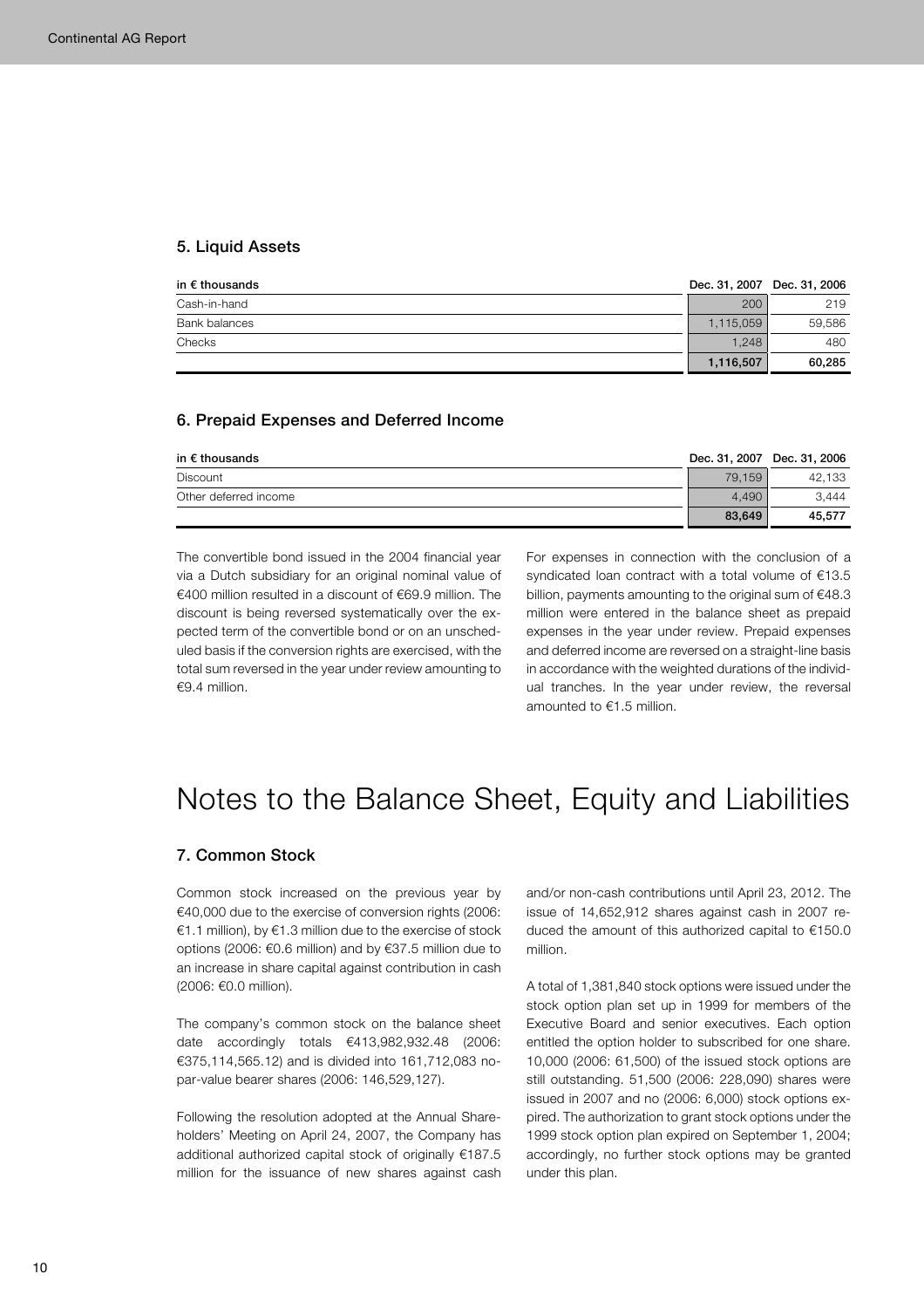The Annual Shareholders' Meeting on May 14, 2004 approved the 2004 stock option plan for members of the Executive Board and senior executives. The 2004 stock option plan ends on May 13, 2009. Under the plan, the Executive Board is authorized to grant a total of 3,936,000 stock options. Each option entitles the option holder to subscribe for one share. 859,880 (2006: 810,850) stock options were issued in 2007, 462,750 were exercised (2006: 0), and 116,300 expired (2006: 44,750). Of the total of 3,058,180 (2006: 2,198,300) stock options, 2,350,980 (2006: 2,070,150) are still outstanding, and a total of 244,450 (2006: 128,150) stock options have expired.

On May 19, 2004, a convertible bond for a nominal amount of €400 million was issued by Conti-Gummi Finance B.V., Amsterdam, the Netherlands. The convertible bond has a coupon of 1.625% and matures on May 19, 2011. Holders of the conversion rights were originally entitled to convert them into shares of Continental AG at a price of €51.00 per share, representing a total entitlement of 7,843,137 no-par value shares. The dividend increases declared for fiscal years 2004 to 2006 changed the conversion ratio in accordance with the terms of the bond. The conversion ratio now corresponds to a conversion price of €50.0470 (2006: €50.6498) and therefore – after including previously exercised conversion rights – entitles bondholders to subscribe for a total of 7,534,917 no-par value shares equal to a conditional capital of €19.3 million. Further reductions in the conversion price due to future dividends could lead to an increase in the utilization of conditional capital. Conversion rights amounting to €0.8 million were exercised in 2007 and resulted in the issue of 15,794 shares.

As a result of the resolution adopted at the Annual Shareholders' Meeting on June 1, 1999, the common stock was authorized to be conditionally increased by up to €4.0 million for the purpose of granting stock options under the 1999 stock option plan.

The Annual Shareholders' Meeting on May 23, 2001 resolved a further conditional capital increase, originally of €140.0 million, for the purpose of granting conversion and option rights under convertible bonds or bonds with warrants to be issued by May 22, 2006. Under the resolution adopted at the Annual Shareholders' Meeting on May 14, 2004, €6.3 million of this amount may be used to grant stock options under the 2004 stock option plan. The Annual Shareholders' Meeting on May 5, 2006 resolved to partially cancel this conditional capital and to reduce it from €140.0 million to €31.9 million, as well as to conditionally increase the common stock by €149.0 million for the purpose of granting conversion and option rights under convertible bonds and bonds with warrants to be issued by May 4, 2011. The reduction of the conditional capital was entered in the commercial register on June 14, 2007; the new conditional capital was entered on August 17, 2007. As a result of a shareholders' action, the Hanover Regional Court revoked the resolution of the Annual Shareholders' Meeting to increase the conditional capital on February 22, 2007. On appeal the higher regional court of Celle upheld the decision. The Company has lodged a further appeal with the German Federal Court of Justice.

Under the resolution adopted at the Annual Shareholders' Meeting on May 14, 2004, the common stock was conditionally increased by €3.8 million for the purposes of issuing stock options under the 2004 stock option plan.

The change in conditional capital is shown in the following table:

#### in € thousands

| Conditional capital as of January 1, 2007       | 29,006   |
|-------------------------------------------------|----------|
| Additions                                       | 149.229  |
| Exercise of conversion rights and stock options | $-1.357$ |
| Expiry of stock options issued                  | $-297$   |
| Conditional capital as of December 31, 2007     | 176.581  |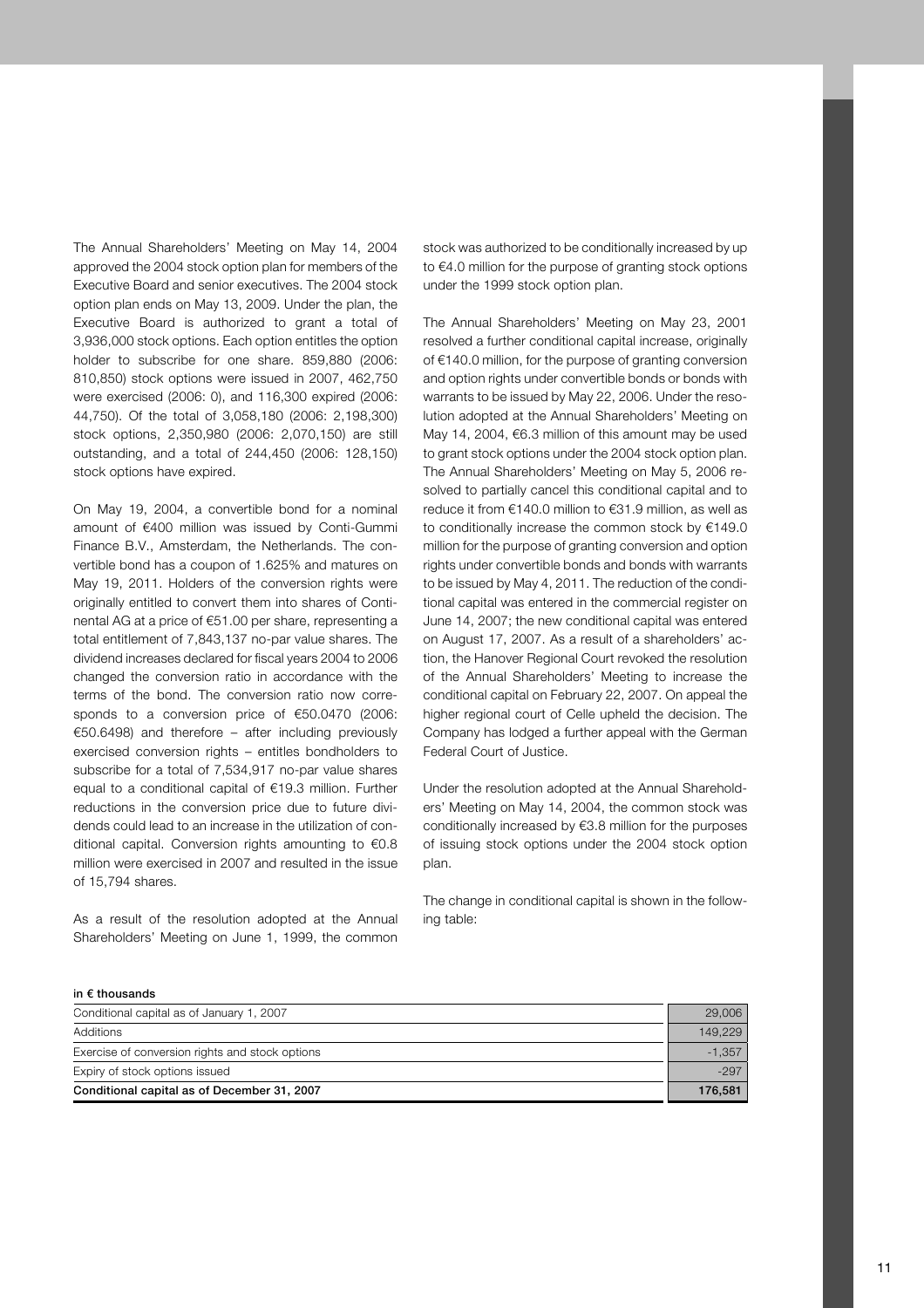## 8. Capital Reserves

Capital reserves increased by a total of €1.5 billion in the year under review. Of this sum, €0.8 million was allotted to the exercise of conversion rights, €7.8 million to the exercise of stock options, and €1.4 million to the premium arising from the increase in share capital against contribution in cash at the end of October 2007.

## 9. Revenue Reserves

No transfer to other revenue reserves in accordance with section 58 (2) of the *Aktiengesetz* (AktG – German Stock Corporation Act) was carried out with the net income for the 2007 financial year. Revenue reserves on December 31, 2007 accordingly amount to €54.7 million.

## 10. Provisions

| in $\bm{\epsilon}$ thousands                   | Dec. 31, 2007 | Dec. 31, 2006 |
|------------------------------------------------|---------------|---------------|
| Provision for pensions and similar obligations | 296,869       | 283.749       |
| Provisions for taxes                           | 291.589       | 255.640       |
| Other provisions                               | 248,916       | 247.703       |
|                                                | 837,374       | 787.092       |

As in the previous year, the pension obligations were calculated according to the projected unit credit method with a long-term interest rate of 5.4%.

for warranties (€10.2 million), bonus payments (€34.3 million), personnel and social welfare expenses (€64.5 million) and provisions for vacation and jubilee payments (€16.3 million).

Other provisions cover recognizable risks and other uncertain liabilities. In particular, they contain provision

## 11. Liabilities

| in $\epsilon$ thousands                                   | With term to maturity |           |              | With term to maturity |           |                     |
|-----------------------------------------------------------|-----------------------|-----------|--------------|-----------------------|-----------|---------------------|
|                                                           |                       | less than |              |                       | less than |                     |
|                                                           | Dec. 31, 2007         | 1 vear    | over 5 years | Dec. 31, 2006         |           | 1 year over 5 years |
| Bonds, non-convertible                                    | 809.317               | 809.317   |              | 381,410               | 11.874    |                     |
| Liabilities to banks                                      | 11,451,531            | 2,951,530 |              | 826,696               | 826,696   |                     |
| Trade payables                                            | 124.341               | 124.285   |              | 104,510               | 103.350   |                     |
| Liabilities to affiliated companies                       | 2,753,242             | 2,376,142 |              | 2,158,729             | 1,561,813 |                     |
| Liabilities to other long-term investees<br>and investors | 3.737                 | 3.737     |              | 2,858                 | 2.858     |                     |
| Other liabilities                                         | 125,652               | 125.652   |              | 29,695                | 29,695    |                     |
| of which: from taxes                                      | $-6,641$              |           |              | $-6,342$              |           |                     |
| Social security obligations                               | $-1.875$              |           |              | $-3,148$              |           |                     |
|                                                           | 15,267,820            | 6.390.663 |              | 3,503,898             | 2,536,286 |                     |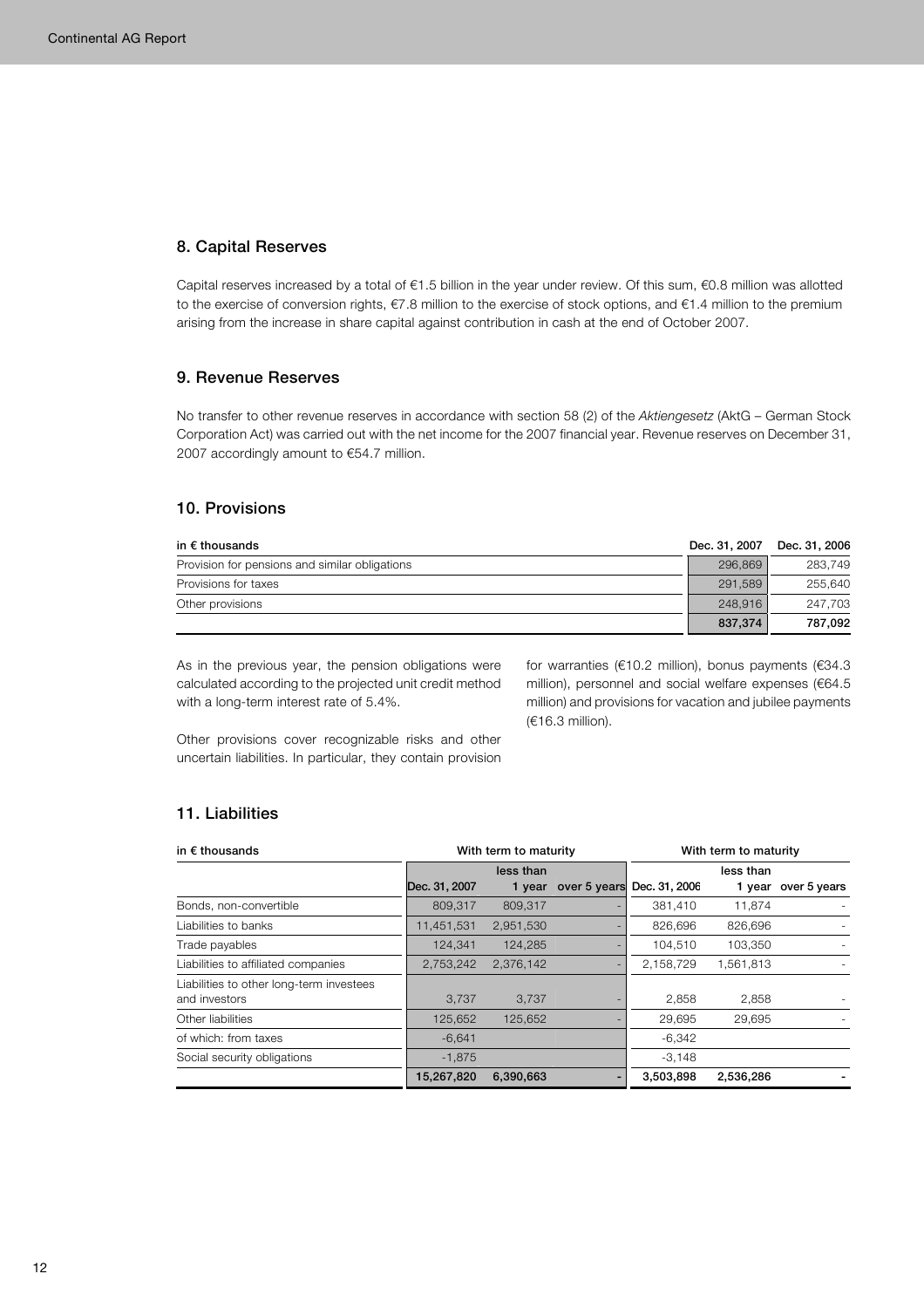#### Contingent Liabilities

With the exception of €0.2 million, liabilities arising from warranties and guarantees apply exclusively to obligations of our subsidiaries. €191.3 million of warranty liabilities relate to capital market finance of Continental Rubber of America, Corp., Wilmington, U.S.A., and Continental Tire North America Inc., Charlotte, U.S.A. Joint liability for pension obligations exists due to the transfer of pension obligations to the spun-off ContiTech companies.

The key factor behind the significant rise in the volume of joint liabilities in comparison with the previous year is the assumption of guarantees, warranties and other liabilities resulting from the acquisition of VDO Automotive AG and its subsidiaries from Siemens AG.

| in $\epsilon$ thousands                                     | Dec. 31, 2007 | Dec. 31, 2006 |
|-------------------------------------------------------------|---------------|---------------|
| Liabilities from warranties                                 | 481.568       | 324.014       |
| Liabilities from quarantees and similar legal relationships | 10.919        | 10.115        |
| Liabilities from shares in cooperatives                     | 28            | 28            |
| Joint liability for pension obligations                     | 29,280        | 29.955        |

## Other Financial Commitments

Obligations scheduled for 2008 and later primarily concern rental and lease contracts for operational real estate (€103.0 million, of which €14.2 million in 2008), outsourced hardware and software (€64.3 million, of which €26.1 million in 2008), and machinery, operating and office equipment (€5.4 million, of which €2.8 million in 2008). Open purchase commitments for property, plant, and equipment, and for major repairs amount to €34.6 million.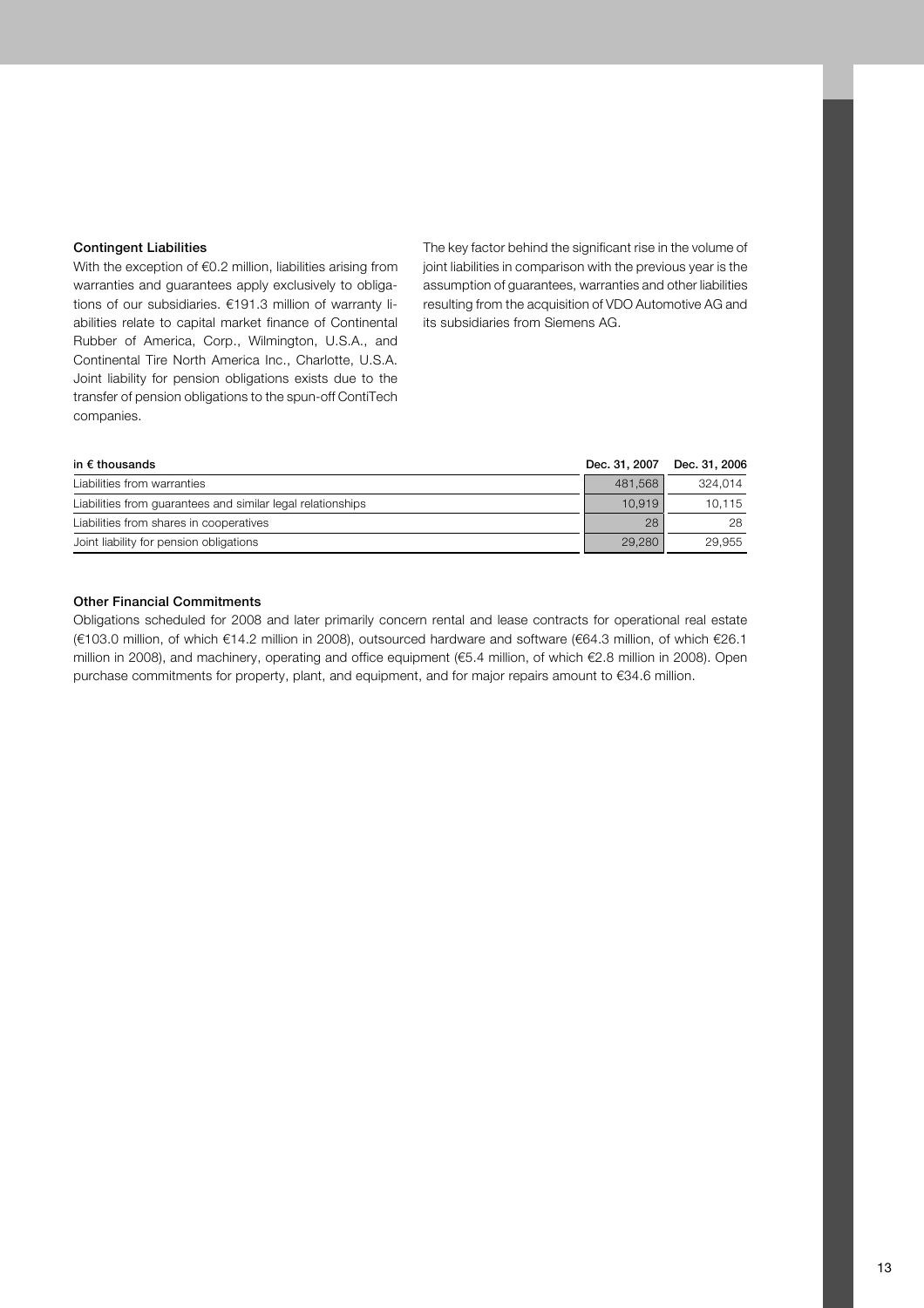## Notes to the Income Statement

## 12. Sales

| in $\epsilon$ millions        | 2007  | 2006  |
|-------------------------------|-------|-------|
| Breakdown by business segment |       |       |
| <b>Tires</b>                  | 2,439 | 2,251 |
| Other revenues                | 216   | 223   |
|                               | 2,655 | 2,474 |
| Breakdown by region           |       |       |
| Germany                       | 1,230 | 1,176 |
| Rest of Europe                | 931   | 853   |
| Outside Europe                | 494   | 445   |
|                               | 2,655 | 2,474 |

## 13. Other Operating Income

| in $\epsilon$ thousands                               | 2007    | 2006    |
|-------------------------------------------------------|---------|---------|
| Income from disposal of fixed assets                  | 2,624   | 1.778   |
| Income from reversal of provisions                    | 13.633  | 3,515   |
| Income from reversal of special tax-allowable reserve |         | 1.218   |
| Other income                                          | 154.559 | 174.147 |
|                                                       | 170,816 | 180.658 |

In addition to the general cost allocation to other subsidiaries amounting to €137.7 million (2006: €145.4 million), other income also contains current income from other ancillary business and other income.

## 14. Other Operating Expenses

| in $\epsilon$ thousands                                          | 2007    | 2006    |
|------------------------------------------------------------------|---------|---------|
| Losses on disposal of fixed assets                               | 193     | 564     |
| Losses due to write-downs on current assets (except inventories) | 3.481   | 27,400  |
| Other expenses                                                   | 241.201 | 221,636 |
| Other taxes                                                      | 1.461   | 1,363   |
|                                                                  | 246,336 | 250,963 |

Other expenses in particular include cost allocation expenses amounting to €133.7 million (2006: €141.1 million) and ancillary business expenses.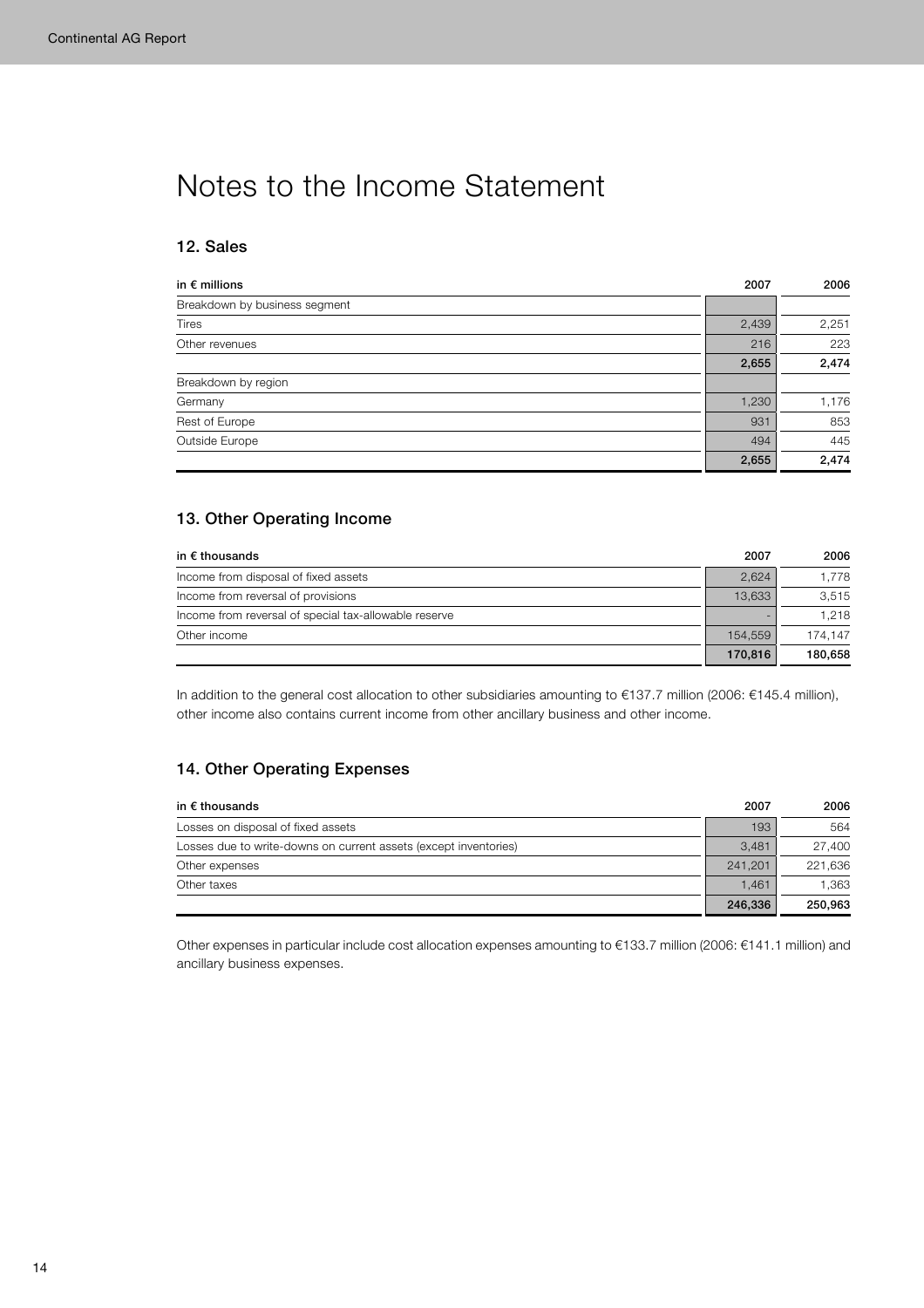## 16. Financial Result

| in $\epsilon$ thousands                          | 2007       | 2006      |
|--------------------------------------------------|------------|-----------|
| Income from profit transfer agreements           | 250,557    | 217,632   |
| Income from long-term equity investments         |            |           |
| from affiliated companies                        | 645,685    | 268,611   |
| from associated companies                        | 6,639      | 8,033     |
| from other companies                             | 207        | 401       |
| Cost of loss absorption                          | $-442,995$ | $-14,304$ |
| Net investment income                            | 460,093    | 480,373   |
| Income from other securities and long-term loans | 9,786      | 1,446     |
| Other interest and similar income                |            |           |
| from affiliated companies                        | 120,755    | 76,807    |
| from other companies                             | 11,897     | 7,371     |
| Interest and similar expenses                    |            |           |
| to affiliated companies                          | $-77,206$  | $-85,058$ |
| to other companies                               | $-145,296$ | $-65,577$ |
| Net interest income                              | $-80,064$  | $-65,011$ |
| Write-downs of long-term financial assets        | $-2,712$   | $-30,000$ |
| <b>Financial result</b>                          | 377,317    | 385,362   |

# Other Disclosures

| Cost of materials in $\epsilon$ thousands                        | 2007      | 2006      |
|------------------------------------------------------------------|-----------|-----------|
| Cost of raw materials and supplies, and of purchased merchandise | 1.587.227 | 1.414.813 |
| Cost of purchased services                                       | 104.533   | 88.205    |
|                                                                  | 1.691.760 | 1,503,018 |

| Personnel expenses in $\epsilon$ thousands                        | 2007    | 2006    |
|-------------------------------------------------------------------|---------|---------|
| Wages and salaries                                                | 383.572 | 368,823 |
| Social security, post-employment and other employee benefit costs | 96,608  | 89.563  |
| of which for pension provision                                    | $-31$   | -26     |
|                                                                   | 480.180 | 458.386 |

| Number of employees (quarterly average) | 2007  | 2006  |
|-----------------------------------------|-------|-------|
| Wage recipients                         | 3.984 | 4.040 |
| Salary recipients                       | 3.072 | 3.054 |
|                                         | 7,056 | 7.094 |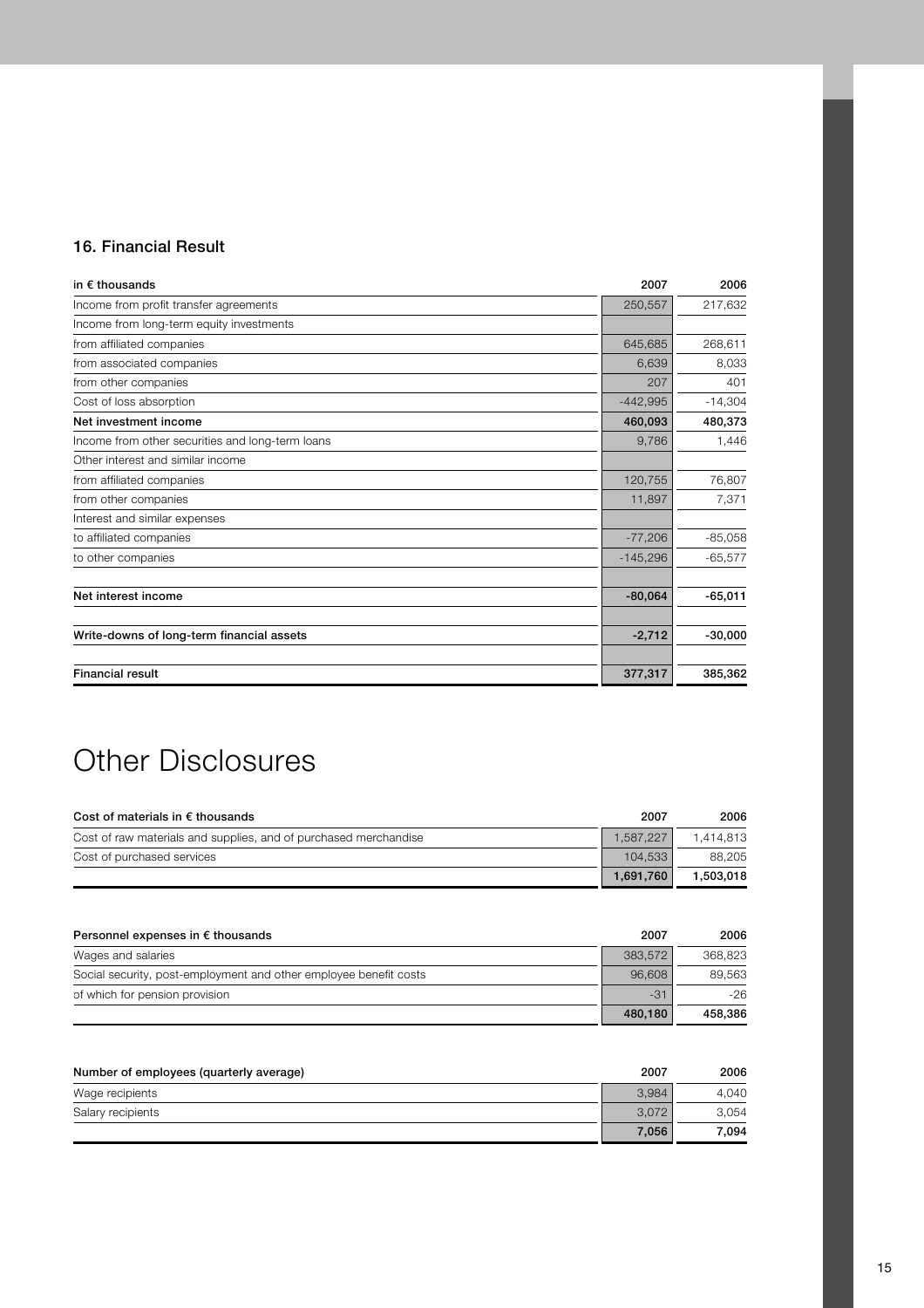### **Derivative Financial Instruments**

For the purpose of currency management, Continental AG nets actual foreign currency cash flows of the subsidiaries across the world with those expected in the future. The net cash flow per currency on a rolling twelve-month basis determines the company's overall transaction risk. In the case of future transaction risks, hedging measures may not exceed 30% of the twelvemonth exposure without the express permission of the Executive Board.

Within the scope of currency management, forex future, forex swap and forex option transactions in particular are utilized for the purpose of risk control. The selection and use of instruments depends on the individual hedging purpose. They are deployed both in conventional and modified or structured forms. The basis for the utilization of hedging instruments comprises the procedural guidelines, adherence to which is regularly reviewed by internal audit. The hedging measures are decided on by the foreign exchange committee, which meets once a week.

Interest rate swaps, interest rate options and combined interest-currency swaps in particular are utilized for the purpose of interest management. They serve above all to manage interest rate risks, especially those arising from financial liabilities with floating interest rates and the optimization of financing costs. Here there is also a procedural guideline that forms the basis of interest management.

The nominal values of the derivative financial instruments are derived from underlying transactions. The market value is determined using the fair value by discounting the expected cash flows on the basis of yield curves. In view of the fluctuation of influencing factors, the figures calculated on the balance sheet date may deviate significantly from those realized on the market at a later point in time.

On the balance sheet date there were no embedded derivatives requiring a separate balance sheet entry such as contractual payment terms in currencies other than the functional or normal trading currency.

The nominal and market values of all derivatives at the balance sheet date are as follows:

| in $\epsilon$ millions    | Dec. 31, 2007 |        | Dec. 31, 2006 |        |
|---------------------------|---------------|--------|---------------|--------|
|                           | Nominal       | Market | Nominal       | Market |
|                           | value         | value  | value         | value  |
| Forex future transactions | 1,185.9       | 5.1    | 1.261.6       | 30.3   |
| Interest rate swaps       | 12.9          | $-0.1$ | 14.4          | $-0.1$ |
| Interest-currency swaps   | 100.0         | 12.3   | 100.0         | 3.0    |
| Interest rate options     |               |        |               |        |

#### Auditors' Fees

On April 24, 2007, the Annual Shareholders' Meeting elected KPMG Deutsche Treuhand-Gesellschaft Aktiengesellschaft Wirtschaftsprüfungsgesellschaft, Hanover, as the auditors for the 2007 financial year. The following fees for the auditors were entered under expenses in the income statement for the 2007 financial year:

### in € thousands

| a) Audit of the financial statements | 1.550         |
|--------------------------------------|---------------|
| b) Other audit services              | 88            |
| c) Tax advisory services             | 65            |
| d) Other services                    | $\mathcal{A}$ |
|                                      | 707،،         |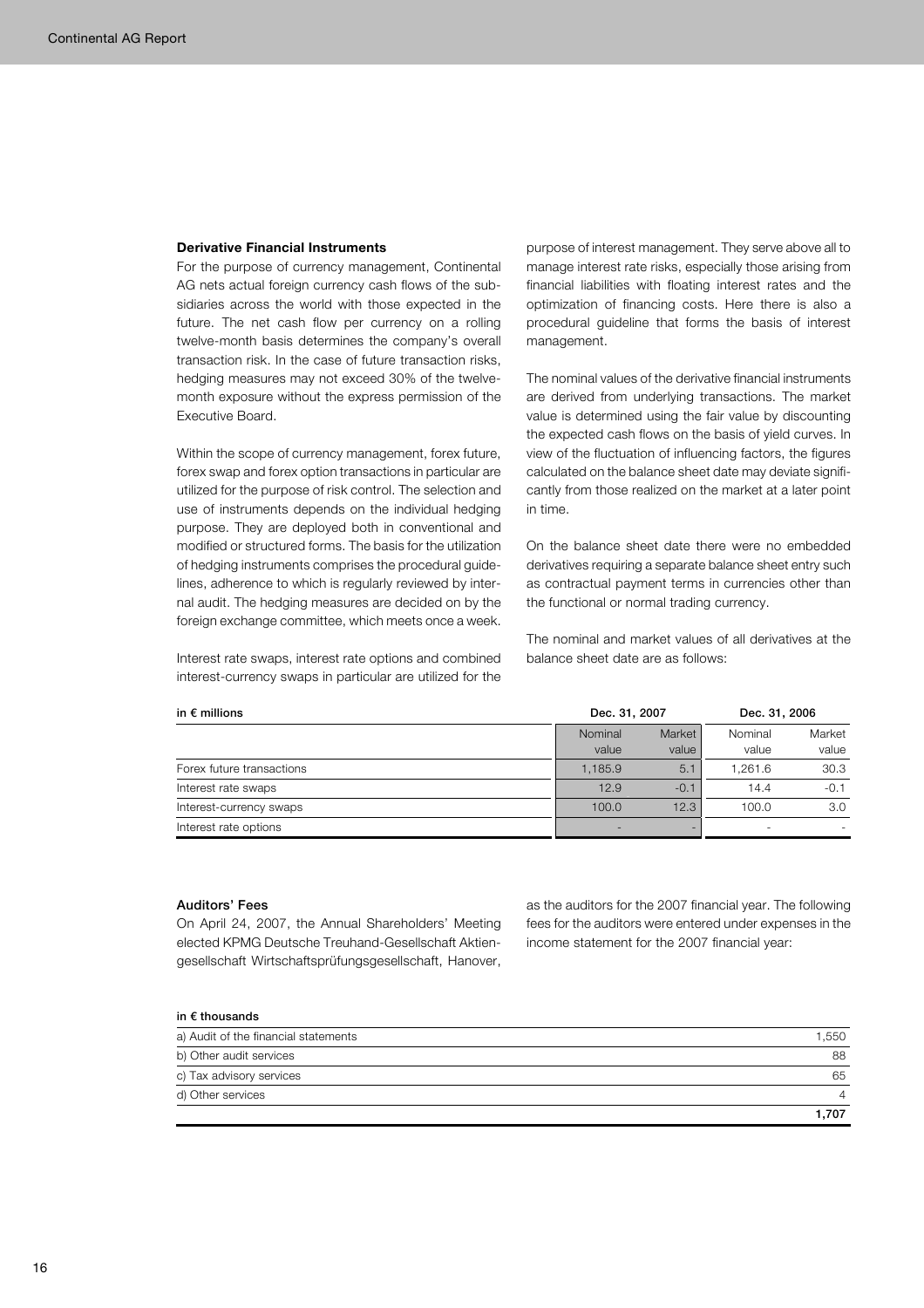### Notice in Accordance with the *Wertpapierhandelsgesetz* (WpHG - German Securities Trading Act

In October 2003, The Capital Group Companies Inc., Los Angeles, U.S.A., and its subsidiary, Capital Research & Management Company, Los Angeles, U.S.A., notified us that they exceeded the threshold of 5% of the voting rights in Continental AG on September 25, 2003. The share of voting rights amounts to 5.139%. The voting rights have been assigned to Capital Research & Management Company in accordance with section 22 (1) sentence 1 no. 6 of the WpHG and The Capital Group Companies Inc. in accordance with sections 22 (1) sentence 1 no. 6 in conjunction with (1) sentences 2 and 3 of the WpHG.

On March 26, 2007, AXA Investment Managers Deutschland GmbH, Frankfurt am Main, acting of behalf of AXA S.A., Paris, France, informed us that

- **o** the share of voting stock held by AllianceBernstein L.P., New York, U.S.A., fell below the threshold of 3% of voting rights in Continental AG on March 21, 2007, and was now 2.33%. This voting stock is attributed in accordance with section 22 (1) sentence 1 no. 6 of the WpHG.
- **o** the share of voting rights held by AllianceBernstein Corporation, New York, U.S.A., fell below the threshold of 3% of voting rights in Continental AG on March 21, 2007, and was now 2.33%. This voting stock is attributed in accordance with section 22 (1) sentence 1 no. 6 in conjunction with sentence 2 of the WpHG.
- **o** the share of voting rights held by Equitable Holdings LLC, New York, U.S.A., fell below the threshold of 3% of voting rights in Continental AG on March 21, 2007, and was now 2.33%. This voting stock is attributed in accordance with section 22 (1) sentence 1 no. 6 in conjunction with sentence 2 of the WpHG.
- **o** the share of voting rights held by AXA Equitable Life Insurance Company, New York, U.S.A., fell below the threshold of 3% of voting rights in Continental AG on March 21, 2007, and was now 2.33%. This voting stock is attributed in accordance with section 22 (1) sentence 1 no. 6 in conjunction with sentence 2 of the WpHG.
- **o** the share of voting rights held by AXA Financial Services LLC, New York, U.S.A., fell below the threshold of 3% of voting rights in Continental AG on March 21, 2007, and was now 2.33%. This voting stock is attri-

buted in accordance with section 22 (1) sentence 1 no. 6 in conjunction with sentence 2 of the WpHG.

- **o** the share of voting rights held by AXA Financial, Inc., New York, U.S.A., fell below the threshold of 3% of voting rights in Continental AG on March 21, 2007, and was now 2.33%. This voting stock is attributed in accordance with section 22 (1) sentence 1 no. 6 in conjunction with sentence 2 of the WpHG.
- **o** the share of voting rights held by AXA S.A. Paris, France, fell below the threshold of 3% of voting rights in Continental AG on March 21, 2007, and was now 2.52%. This voting stock is attributed in accordance with section 22 (1) sentence 1 no. 6 in conjunction with sentence 2 of the WpHG.

The Europacific Growth fund, Los Angeles, U.S.A. informed us on November 7, 2007, that the company's share of voting rights had fallen below the threshold of 5% of the voting rights in Continental AG and has been 4.66% since November 2, 2007.

The share of voting rights of UBS AG Zurich, Switzerland, fell below the threshold of 5% of the voting rights in Continental AG and has been 2.36% since November 6, 2007, according to the notification dated November 12, 2007.

We were informed by Allianz SE, Munich, in a letter dated November 12, 2007, that its share of voting rights exceeded the thresholds of 3% and 5% on October 31, 2007, and was 9.27%. Voting rights attributed to Allianz SE were attributed to it via Allianz Finanzbeteiligungs GmbH, Munich, and to that company in turn by Dresdner Bank AG, Frankfurt am Main, in each case in the amount of 9.05%. Additionally, we were informed in the same letter that the share of voting rights of Allianz SE, Allianz Finanzbeteiligungs GmbH, and Dresdner Bank AG fell below the thresholds of 5% and 3% on November 6, 2007. Allianz SE's share of voting rights has been 0.15% since then, and 0% for Allianz Beteiligungs GmbH and Dresdner Bank AG.

Marsico Capital Management, Denver, U.S.A., informed us on December 5, 2007, that the share of voting rights attributed to it exceeded the threshold of 3% and is 3.03% as of November 30, 2007. The voting rights are attributed for various clients of Marsico Capital Management.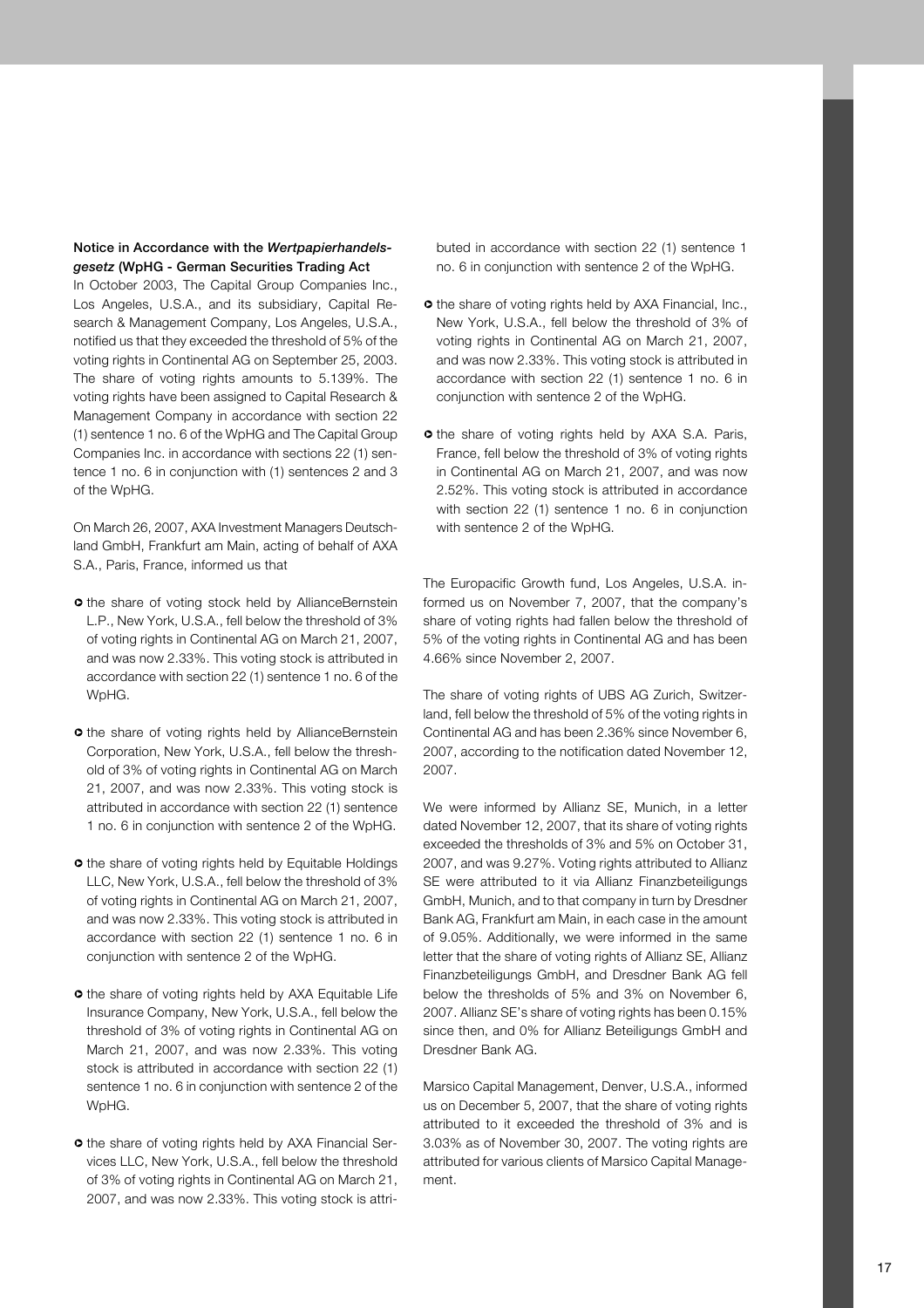In 2007, and up to and including February 12, 2008, the total shareholdings of the Supervisory Board and the Executive Board amounted to less than 1% of the outstanding shares of Continental AG. In fiscal year 2007, Continental AG disclosed in accordance with section 15a of the WpHG that five members of the Executive Board acquired a total of 54,000 shares from stock option plans and sold them immediately afterwards. In addition, a member of the Executive Board sold 17,420 shares, and a member of the Supervisory Board acquired 6,000 shares through stock option plans and sold them immediately afterwards.

### German Corporate Governance Code/Declaration in Accordance with Section 161 of the *Aktiengesetz*

The declaration required in accordance with section 161 of the *Aktiengesetz* (German Stock Corporation Act) was issued by the Executive Board and the Supervisory Board on September 28, 2007 and is available to our shareholders on our website:

www.continental-corporation.com.

### Remuneration of the Executive Board and the Supervisory Board

The key features of the remuneration system for the Executive Board and the remuneration granted to the Executive Board and Supervisory Board in the year under review are set out in the Corporate Governance Report to which the combined management report for Continental AG and the Corporation accordingly refers.

Taking into account the proposed dividend of €2.00, the total remuneration granted to the Executive Board of Continental AG in 2007 amounted to €17.4 million (2006: €16.1 million). Unlike in the previous year, the total remuneration stated also includes the fair value of the stock options granted in the year under review; the figures for the previous year have been amended accordingly. In the 2007 financial year, the members of the Executive Board were granted 132.1 thousand stock options (2006: 129.9 thousand) with a fair value of €4.8 million (2006: €4.1 million). In addition, former members of the Executive Board and their surviving dependents were granted remuneration amounting to €4.4 million (2006: €4.5 million). €61.7 million (2006: €72.2 million) has been set aside for pension liabilities to former members of the Executive Board and their surviving dependents.

Including meeting attendance fees and taking into account the proposed dividend, the remuneration granted to members of the Supervisory Board of Continental AG came to €2.5 million in the year under review (previous year €4.3 million).

There were no advances or loans to Executive or Supervisory Board members of Continental AG in 2007.

#### Proposal on the Appropriation of Net Profit

After the inclusion of the retained earnings carried forward from the previous year of €0.5 million, retained earnings total €336,730,468.96. The Supervisory Board and Executive Board propose to the Annual Shareholders' Meeting a motion approving distribution of a dividend of €2.00 per share. This is equivalent to a total distribution payment of €323,424,166.00 across 161,712,083 dividend-bearing shares. The remaining balance of €13,306,302.96 will be carried forward to new account.

Hanover, February 11, 2008

Continental Aktiengesellschaft

The Executive Board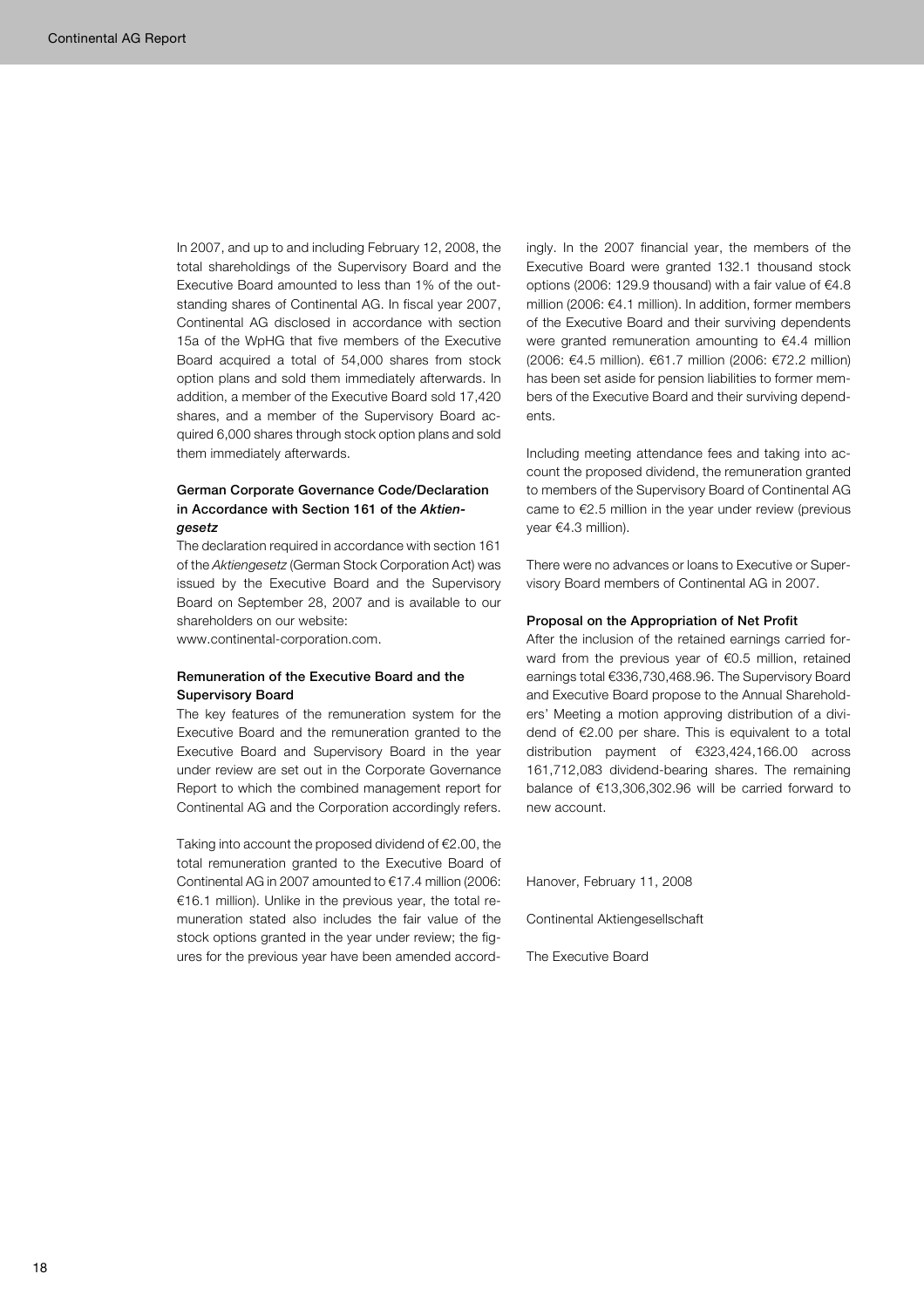## Auditor's Report

We have audited the annual financial statements, comprising the balance sheet, the income statement and the notes to the financial statements, together with the bookkeeping system and its report on the position of the Company and the Group prepared by the Continental AG for the business year from January 1 to December 31, 2006. The maintenance of the books and records and the preparation of the annual financial statements and management report in accordance with German commercial law are the responsibility of the Company's management. Our responsibility is to express an opinion on the annual financial statements, together with the bookkeeping system, and the management report based on our audit.

We conducted our audit of the annual financial statements in accordance with § [Article] 317 HGB ["*Handelsgesetzbuch*": "German Commercial Code"] and German generally accepted standards for the audit of financial statements promulgated by the *Institut der Wirtschaftsprüfer* [Institute of Public Auditors in Germany] (IDW). Those standards require that we plan and perform the audit such that misstatements materially affecting the presentation of the net assets, financial position and results of operations in the annual financial statements in accordance with principles of proper accounting and in the management report are detected with reasonable assurance. Knowledge of the business activities and the economic and legal environment of the Company and expectations as to possible misstatements are taken into account in the determination of audit procedures. The effectiveness of the accountingrelated internal control system and the evidence supporting the disclosures in the books and records, the

annual financial statements and the management report are examined primarily on a test basis within the framework of the audit. The audit includes assessing the accounting principles used and significant estimates made by management, as well as evaluating the overall presentation of the annual financial statements and management report. We believe that our audit provides a reasonable basis for our opinion.

Our audit has not led to any reservations.

In our opinion, based on the findings of our audit, the annual financial statements comply with the legal requirements and give a true and fair view of the net assets, financial position and results of operations of the Company in accordance with principles of proper accounting. The management report is consistent with the annual financial statements and as a whole provides a suitable view of the Company's position and suitably presents the opportunities and risks of future development.

Hanover, February 12, 2008

KPMG Deutsche Treuhand-Gesellschaft Aktiengesellschaft Wirtschaftsprüfungsgesellschaft

Zehnder Dr. Thümler Wirtschaftsprüfer Wirtschaftsprüfer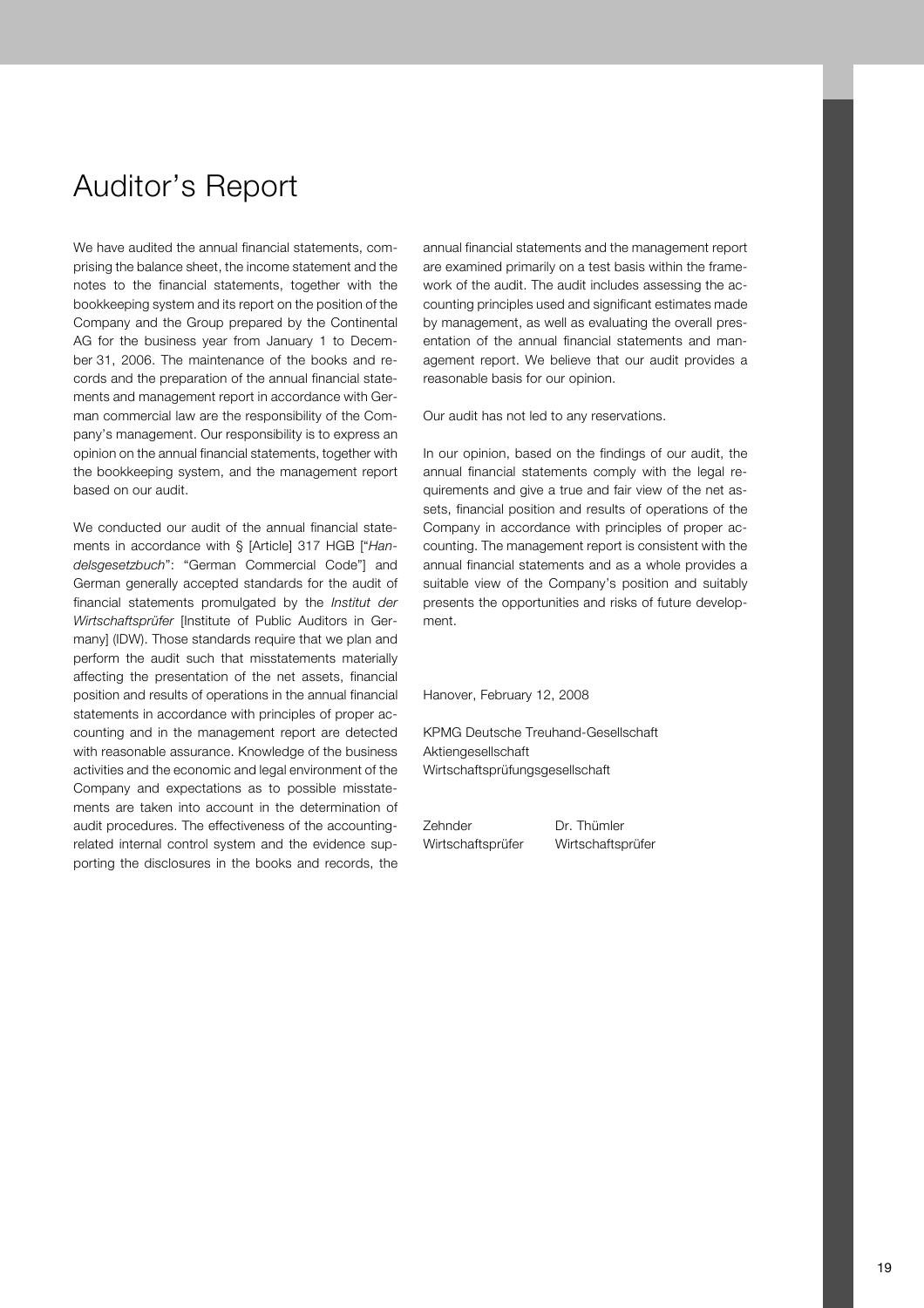# Responsibility Statement

In Accordance with Sections 264 (2) and 289 (1) of the *Handelsgesetzbuch* (German Commercial Code).

To the best of our knowledge, and in accordance with the applicable reporting principles, the annual financial statements give a true and fair view of the assets, liabilities, financial position and profit or loss of Continental AG, and the management report for Continental AG and the Corporation includes a fair review of the development and performance of the business and the position of Continental AG and the Corporation, together with a description of the principal opportunities and risks associated with the expected development of Continental AG and the Corporation.

Hanover, February 11, 2008

Continental Aktiengesellschaft

The Executive Board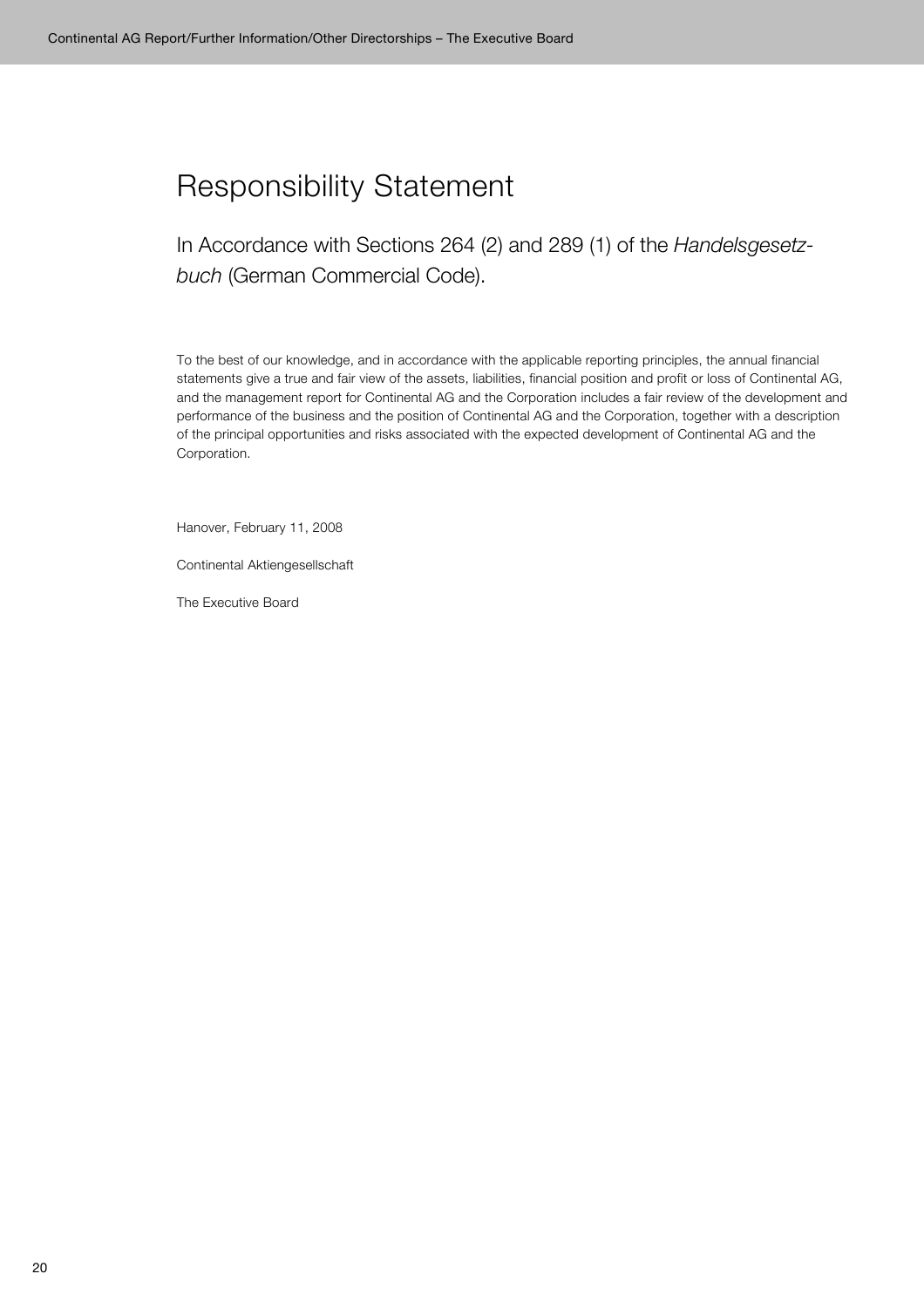## Other Directorships – The Executive Board

List of the positions held by current and former Executive Board members on statutory Supervisory Boards and on comparable controlling bodies of companies in Germany and abroad in accordance with section 285 no. 10 of the *Handelsgesetzbuch* (German Commercial Code):

### Manfred Wennemer

### Chairman

## Passenger and Light Truck Tires Division, and Interior Division

Benecke-Kaliko AG, Hanover (Chairman) (until August 2007)\*; ContiTech AG, Hanover (Chairman)\*; Continental Teves, Inc., Wilmington, Delaware, U.S.A.\*; Continental Tire North America, Inc., Charlotte, North Carolina, U.S.A.\*; ContiTech North America, Inc., Wilmington, Delaware, U.S.A.\*

### Dr. Alan Hippe

### Finance, Controlling, IT and Law

Hamburg-Mannheimer Versicherungs-AG, Hamburg; Hamburg-Mannheimer Sachversicherungs-AG, Hamburg; KION GROUP GmbH, Wiesbaden (since May 2007); ContiTech AG, Hanover\*; CG Tire, Inc., Charlotte, North Carolina, U.S.A.\*; CGT Referral Resources, Inc., Charlotte, North Carolina, U.S.A.\*; Compañia Hulera Euzkadi, S.A. de C. V., Mexico D.F., Mexico\*; Continental Automotive, Inc., Wilmington, Delaware, U.S.A.\*; Continental Automotive Licensing Corp., Charlotte, North Carolina, U.S.A.\*; Continental Llantera Potosina, S.A. de C.V., Mexico D.F., Mexico\*; Continental Products Corporation, Charlotte, North Carolina, U.S.A.\*; Continental Rubber of America, Corp., Wilmington, Delaware, U.S.A.\*; Continental Teves, Inc., Wilmington, Delaware, U.S.A.\*; Continental Tire de Mexico, S.A. de C. V., Mexico D.F., Mexico\*; Continental Tire North America, Inc., Charlotte, North Carolina, U.S.A.\*; Continental Tire Servicios, S.A. de C.V., Mexico D.F., Mexico\*; ContiTech North America, Inc., Wilmington, Delaware, U.S.A.\*; CTNA Holding Corp., Charlotte, North Carolina, U.S.A.\*; Dynagen, Inc., Charlotte, North Carolina, U.S.A.\*; Englewood Services, Inc., Charlotte, North Carolina, U.S.A.\*; General Tire de Mexico, S.A. de C.V., Mexico D.F., Mexico\*; General Tire International Company, Charlotte, North Carolina, U.S.A.\*; The Continental General Tire Foundation, Charlotte, North Carolina, U.S.A\*

### Gerhard Lerch ContiTech Division

Benecke-Kaliko AG, Hanover (Chairman)\*; ContiTech Antriebssysteme GmbH, Hanover (Chairman)\*; ContiTech Luftfedersysteme GmbH, Hanover (Chairman)\*; ContiTech Schlauch GmbH, Korbach\*; ContiTech Techno-Chemie GmbH, Karben\*; ContiTech Transportbandsysteme GmbH, Northeim (Chairman)\*; ContiTech Vibration Control GmbH, Hanover (Chairman)\*; Caucho Tecnica, Santiago, Chile (Chairman of the Board of Directors)\*; ContiTech North America, Inc., Wilmington, Delaware, U.S.A.\*; IMAS S.A., Volos, Greece (Chairman of the Board of Directors)\*

### Dr. Karl-Thomas Neumann

Chassis & Safety Division, and Powertrain Division SupplyOn AG, Gerlingen-Schillerhöhe; Continental Teves, Inc., Wilmington, Delaware, U.S.A.\*

## Dr. Hans-Joachim Nikolin Commercial Vehicle Tires Division,

## Corporate Purchasing, Quality and Environment

TÜV Nord-Gruppe, Hamburg; Drahtcord Saar GmbH & Co. KG, Merzig; KG Deutsche Gasrußwerke GmbH & Co., Dortmund; Continental Sime Tyre Sdn. Bhd., Petaling Jaya, Malaysia\*; Continental Tire North America, Inc., Charlotte, North Carolina, U.S.A.\*; Continental Tyre South Africa (PTY) Limited, Port Elizabeth, South Africa\*; Semperit Reifen Gesellschaft m.b.H., Traiskirchen, Austria (Chairman) (until December 2007)\*

### Thomas Sattelberger

Human Resources, Director of Labor Relations Member of the Executive Board until May 2, 2007

### Heinz-Gerhard Wente

## Human Resources, Director of Labor Relations Member of the Executive Board since May 3, 2007 ContiTech Antriebssysteme GmbH, Hanover\*; ContiTech Schlauch GmbH, Hanover (Chairman)\*; ContiTech TechnoChemie GmbH, Karben (Chairman)\*; ContiTech Vibration Control GmbH, Hanover\*;ContiTech Fluid Shanghai

Co. Ltd., Shanghai, China\*; ContiTech Grand Ocean Changchun Co. Ltd., Changchun, China\*

### William L. Kozyra Deputy Member NAFTA Region

Continental Automotive, Inc., Wilmington, Delaware, U.S.A.\*; Continental Teves, Inc., Wilmington, Delaware, U.S.A.\*; Continental Tire North America, Inc., Charlotte, North Carolina, U.S.A.\*; ContiTech North America, Inc., Wilmington, Delaware, U.S.A.\*; Temic Automotive of North America, Inc., Auburn Hills, Michigan, U.S.A.\*

\* Consolidated companies pursuant to section 100 (2) of the *Aktiengesetz* (German Stock Corporation Act)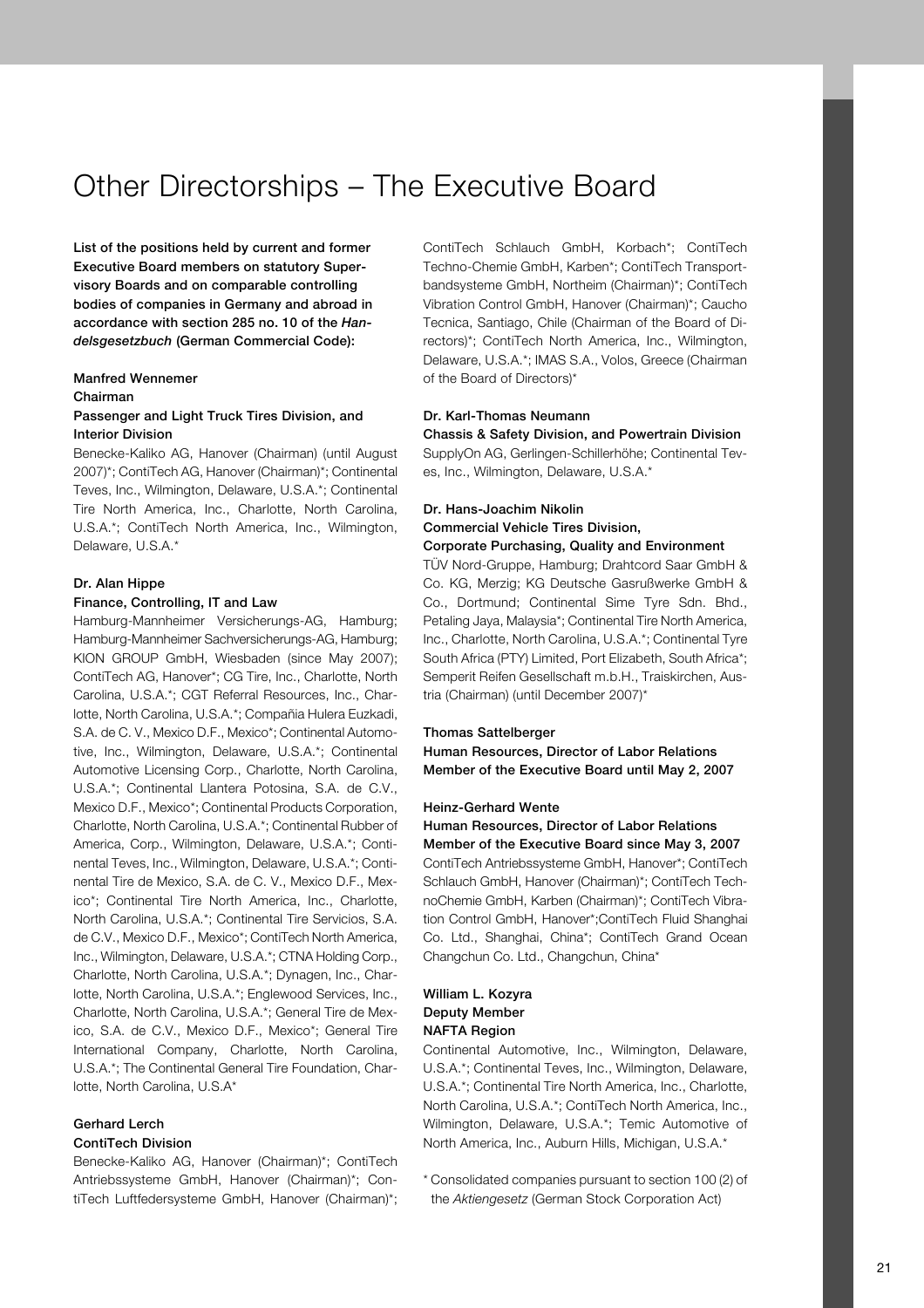## Other Directorships – The Supervisory Board

Memberships of other statutory Supervisory Boards and of comparable controlling bodies of companies in Germany and abroad in accordance with 285 no. 10 of the *Handelsgesetzbuch* (German Commercial Code):

Companies with no country specified are located in Germany.

### Dr. Hubertus von Grünberg, Chairman Member of various Supervisory Boards

Allianz Versicherungs-AG, Munich; Deutsche Telekom AG, Bonn; Deutsche Post AG, Bonn (until July 2007); MAN Aktiengesellschaft, Munich (until March 2007); ABB Ltd., Zürich, Switzerland (Chairman of the Board of Directors since May 2007); Schindler Holding AG, Hergiswil, Switzerland

### Werner Bischoff\*, Deputy Chairman Member of the Executive Board of IG BCE (Mining, Chemical, and Energy Industrial Union)

Evonik Degussa GmbH, Essen (since October 2007); Evonik Industries AG, Essen (since September 2007); Hoechst GmbH, Frankfurt/Main; RWE AG, Cologne; RWE Dea AG, Hamburg (since March 2007); RWE Power AG, Essen; Sanofi-Aventis Deutschland GmbH, Frankfurt/Main

## Dr. h.c. Manfred Bodin

## Member of various Supervisory Boards

CeWe Color Holding AG, Oldenburg; VHV Holding AG, Hanover

#### Dr. Diethart Breipohl

#### Member of various Supervisory Boards

Arcandor AG, Essen; KME Germany AG, Osnabrück (Chairman); Atos Origin International, Paris, France; Crédit Lyonnais, Paris, France; EULER & Hermes, Paris, France

Michael Deister\*, Deputy Chairman of the Works Council for the Stöcken Plant and Deputy Chairman of the Corporate Works Council

### Dr. Michael Frenzel

### Chairman of the Executive Board of TUI AG

AWD Holding AG, Hanover; AXA Konzern AG, Cologne; E.ON Energie AG, Munich; Hapag-Lloyd AG, Hamburg (Chairman)\*\*; Hapag-Lloyd Flug GmbH, Hanover (Chairman)\*\*; Norddeutsche Landesbank, Hanover; TUI Deutschland GmbH, Hanover (Chairman)\*\*; Volkswagen

AG, Wolfsburg; Preussag North America, Inc., Atlanta, U.S.A. (Chairman)\*\*; TUI China Travel Co., Ltd., Beijing, China\*\*; TUI Travel PLC, London, UK (Chairman of the Board of Non-Executive Directors since June 2007)\*\*

### Prof. Dr.-Ing. E.h. Hans-Olaf Henkel

Honorary Professor at the University of Mannheim Bayer AG, Leverkusen; Daimler Luft- und Raumfahrt Holding AG, Munich; EPG AG, Zweibrücken; SMS GmbH, Düsseldorf; Brambles Industries Ltd., Sydney, Australia (until November 2007); Orange SA, Paris, France (until February 2007); Ringier AG, Zofingen, Switzerland

Michael Iglhaut\*, Chairman of the Works Council for the Frankfurt Location, Chairman of the Central Works Council of Continental Teves AG & Co. oHG, and First Deputy Chairman of the Corporate Works Council

Hartmut Meine\*, District Manager of IG Metall (Metalworkers' Union) for Lower Saxony and Saxony-Anhalt KME Germany AG, Osnabrück

Dirk Nordmann\*, Chairman of the Works Council for the Vahrenwald Plant, ContiTech Antriebssysteme GmbH

### Jan P. Oosterveld

### Member of various Supervisory Boards

Atos Origin S.A., Paris, France; Barco NV, Kortrijk, Belgium; Cookson Group Plc, London, UK; Crucell NV, Leiden, the Netherlands (Chairman)

#### Dr. Thorsten Reese\*

Head of Corporate Quality & Environment

Jörg Schönfelder\*, Chairman of the Works Council for the Korbach Plant

Jörg Schustereit\*, Chairman of the Works Council for the Northeim Plant, ContiTech Transportbandsysteme GmbH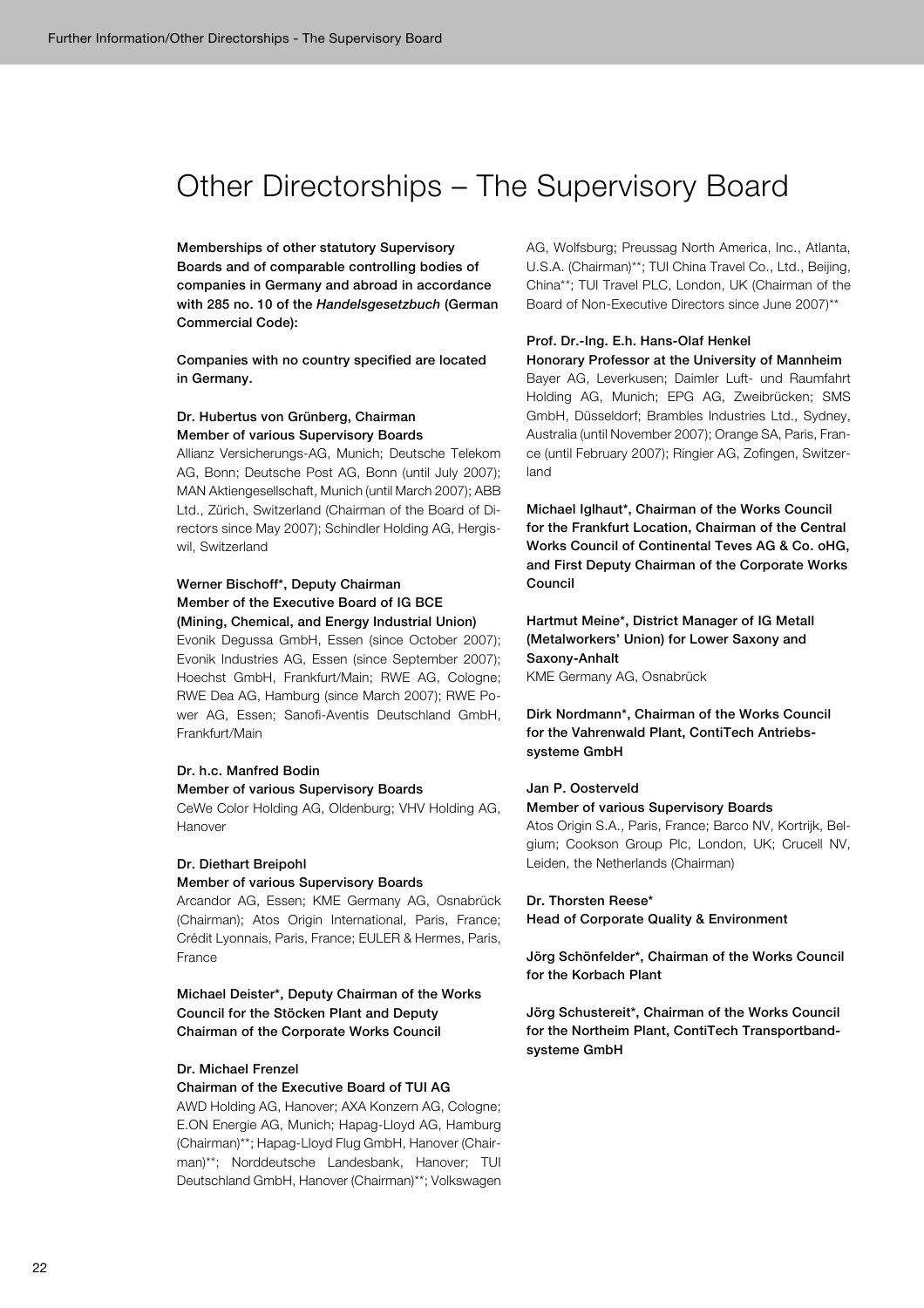## Fred G. Steingraber

## Chairman Emeritus, A.T. Kearney, U.S.A., Chairman Board Advisors, U.S.A.,

Retired Chairman and CEO, A.T. Kearney, U.S.A.

Diamond Hill Financial Trends Fund, Columbus, Ohio, U.S.A.; Elkay Manufacturing, Oak Brook, Illinois, U.S.A.; 3i plc, London, UK

Prof. Dipl.-Ing. Jürgen Stockmar, Managing Director of Magna Education and Research GmbH & Co KG, Oberwaltersdorf, Austria

Christian Streiff, Chairman of the Managing Board of PSA Peugeot Citröen, Paris, France ThyssenKrupp AG, Düsseldorf

## Dr. Bernd W. Voss

#### Member of various Supervisory Boards

Allianz Lebensversicherungs-AG, Stuttgart; Bankhaus Reuschel & Co., Munich (Deputy Chairman since January 2008); Dresdner Bank AG, Frankfurt/Main; Hapag-Lloyd AG, Hamburg; OSRAM GmbH, Munich; Wacker Chemie AG, Munich; ABB Ltd., Zürich, Switzerland

Dieter Weniger\*, Trade Union Secretary, IG BCE (Mining, Chemical, and Energy Industrial Union)

Erwin Wörle\*, Chairman of the Works Council of Conti Temic microelectronic GmbH, Ingolstadt Conti Temic microelectronic GmbH, Nuremberg\*\* (Deputy Chairman)

\* Employee representative

\*\* Consolidated companies pursuant to section 100 (2) of the *Aktiengesetz* (German Stock Corporation Act)

Members of the Supervisory Board Committees 1. Chairman's Committee, and Mediation Committee required under section 27 (3) of the *Mitbestimmungsgesetz* (German Co-determination Act)

Dr. Hubertus von Grünberg, Chairman; Werner Bischoff; Dr. Diethart Breipohl; Michael Iglhaut

### 2. Audit Committee

Dr. Bernd W. Voss, Vorsitzender; Michael Deister; Dr. Hubertus von Grünberg; Dr. Thorsten Reese

### 3. Nomination Committee

Dr. Hubertus von Grünberg; Dr. Diethart Breipohl; Dr. Bernd W. Voss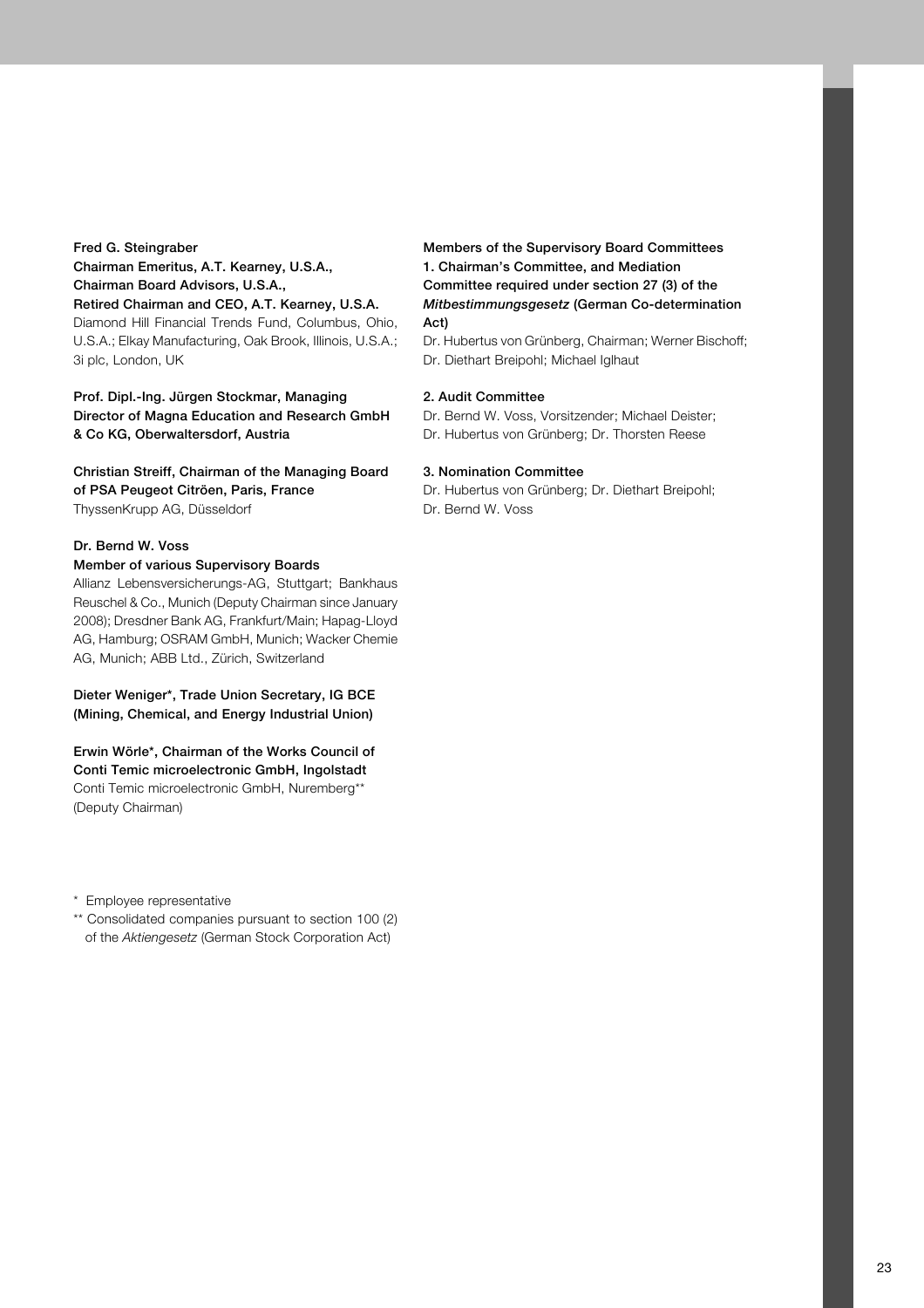## Financial Calendar

| 2008                                    |             |
|-----------------------------------------|-------------|
| <b>Financials Press Conference</b>      | February 21 |
| Analyst Conference                      | February 21 |
| Interim Report as of March 31, 2008     | April 29    |
| Annual Shareholders' Meeting            | April 25    |
| Interim Report as of June 30, 2008      | July 31     |
| Interim Report as of September 30, 2008 | October 30  |

### 2009

| Financials Press Conference             | February |
|-----------------------------------------|----------|
| Analyst Conference                      | February |
| Interim Report as of March 31, 2009     | May      |
| Annual Shareholders' Meeting            | April 23 |
| Interim Report as of June 30, 2009      | August   |
| Interim Report as of September 30, 2009 | October  |

#### Contact Data

These annual financial statements of Continental Aktiengesellschaft are also available in German. The Annual Report for the Continental Corporation is published in German and English.

If you wish to receive copies of any of these reports, please contact: Continental AG, Corporate Communications P.O. Box 169, 30001 Hanover, Germany Phone: +49 511 938-1146, Fax: +49 511 938-1055 E-Mail: prkonzern@conti.de

The annual financial statements for the parent company, the Annual Report, and the interim reports are all available on the Internet at www.continental-corporation.com

#### Acknowledgements

Published by: Continental Aktiengesellschaft, Hanover Corporate Communications

Concept and Design: brunsmiteisenberg werbeagentur, Hanover Printing and Processing: BWH, Hanover